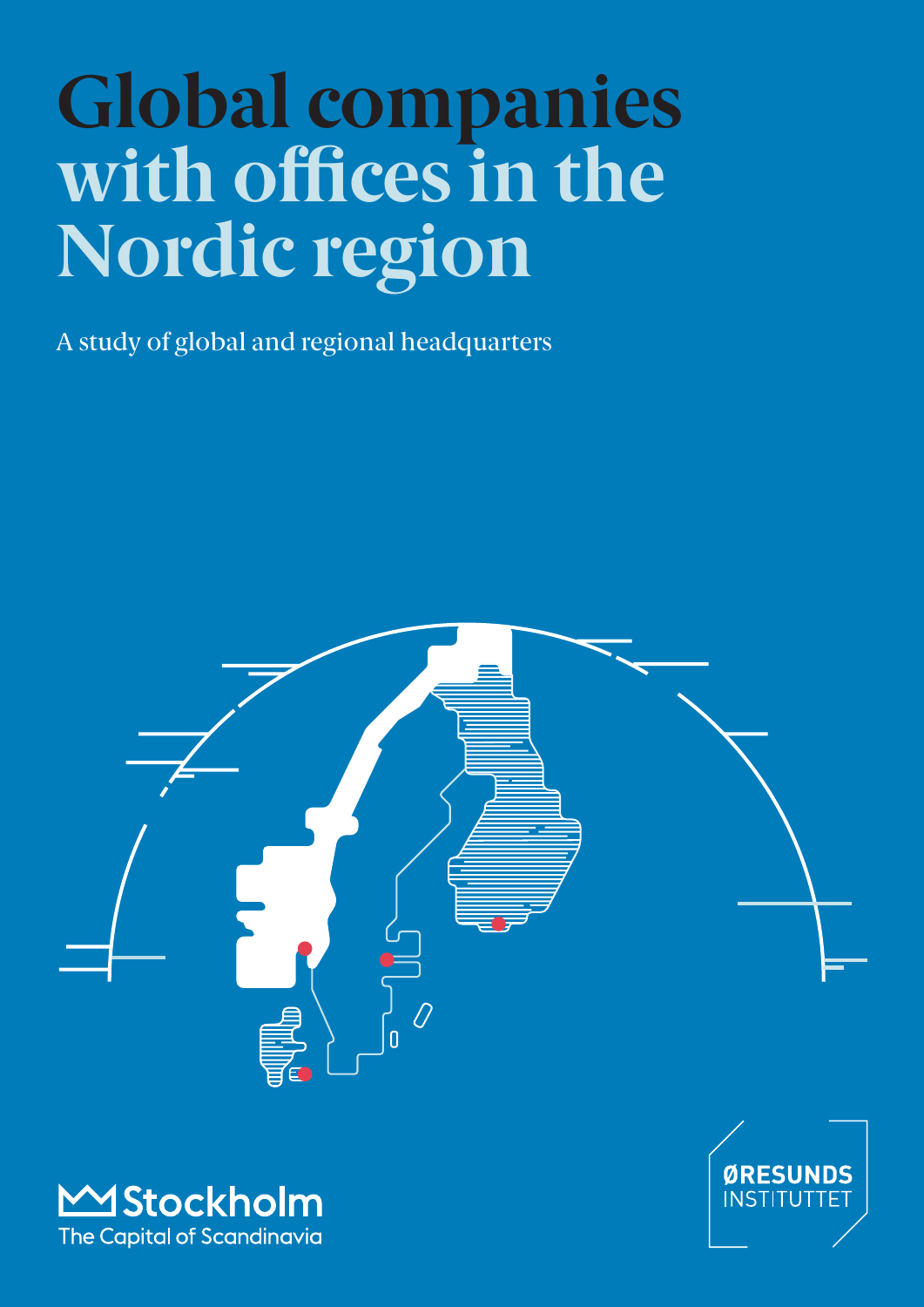## **Introduction**

The importance of headquarters for the development of a region has been shown in many previous studies. People who work in HQs or with related services are among the best paid in the business world. Earlier studies have also shown a clear relationship between the location of global companies, salaries and GDP. More headquarters equals better availability of professionals and specialists. Global companies demand talent and expertise, which favours the knowledge-intensive Nordic countries.

This report is based on an analysis of Forbes Global 2000 list of the world's 2,000 largest listed global (multinational) companies. The report shows where multinational companies locate their global and regional head offices in the Nordic region. It also shows a clear concentration of these companies in the Nordic metropolitan areas, primarily Stockholm, followed by Copenhagen.

Global companies' with offices in the Nordic Region – a study of global and regional headquarters is a report based on an analysis of Forbes Global 2000 companies' presence in the Nordic region. The analysis has been completed in 2015 and is a result of cooperation between Stockholm Business Region and Øresundsinstituttet. The study is also a continuation of the earlier reports that The Øresund Institute published 2006 (Glocalization 2006: International groups in the North) and 2010 (The location of Nordic and Global Headquarters in 2010).

**Analysts responsible for the report:** Jenny Berthling, Stockholm Business region, Britt Andresen, Øresundsinstituttet **Website:** www.stockholmbusinessregion.se, www.oresundsinstituttet.org **Layout:** Essen International **Date:** Malmö and Stockholm in December 2015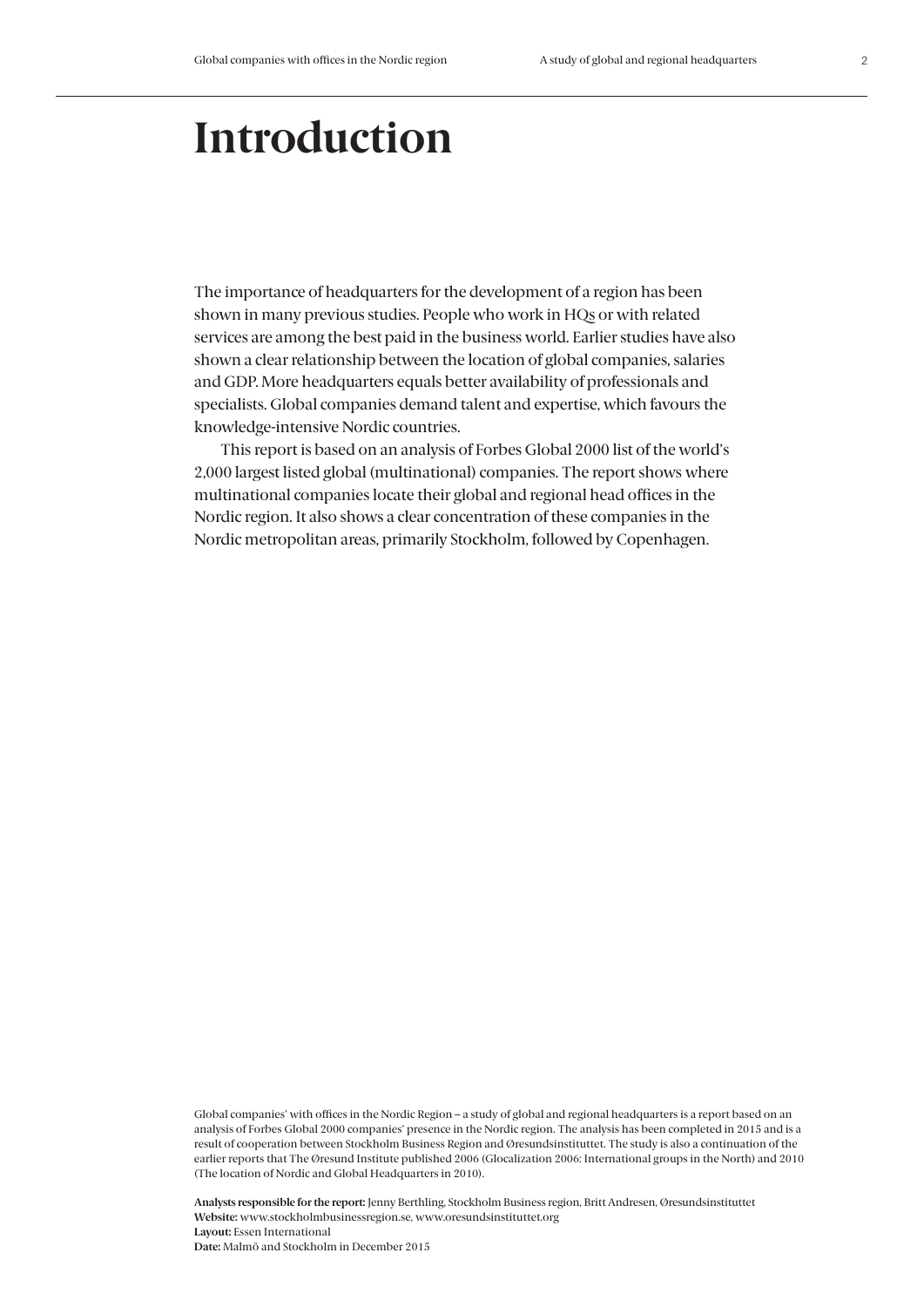## **Content**

- **01.** Highlights of the report
- **02.** Global headquarters and regional headquarters
- **03.** The location of global headquarters for Forbes Global 2000 companies
- **04.** The location of regional headquarters for Forbes Global 2000 companies
- **05.** Industry sectors of Forbes Global 2000 companies in the Nordic region
- **06.** Further studies
- **07.** Appendix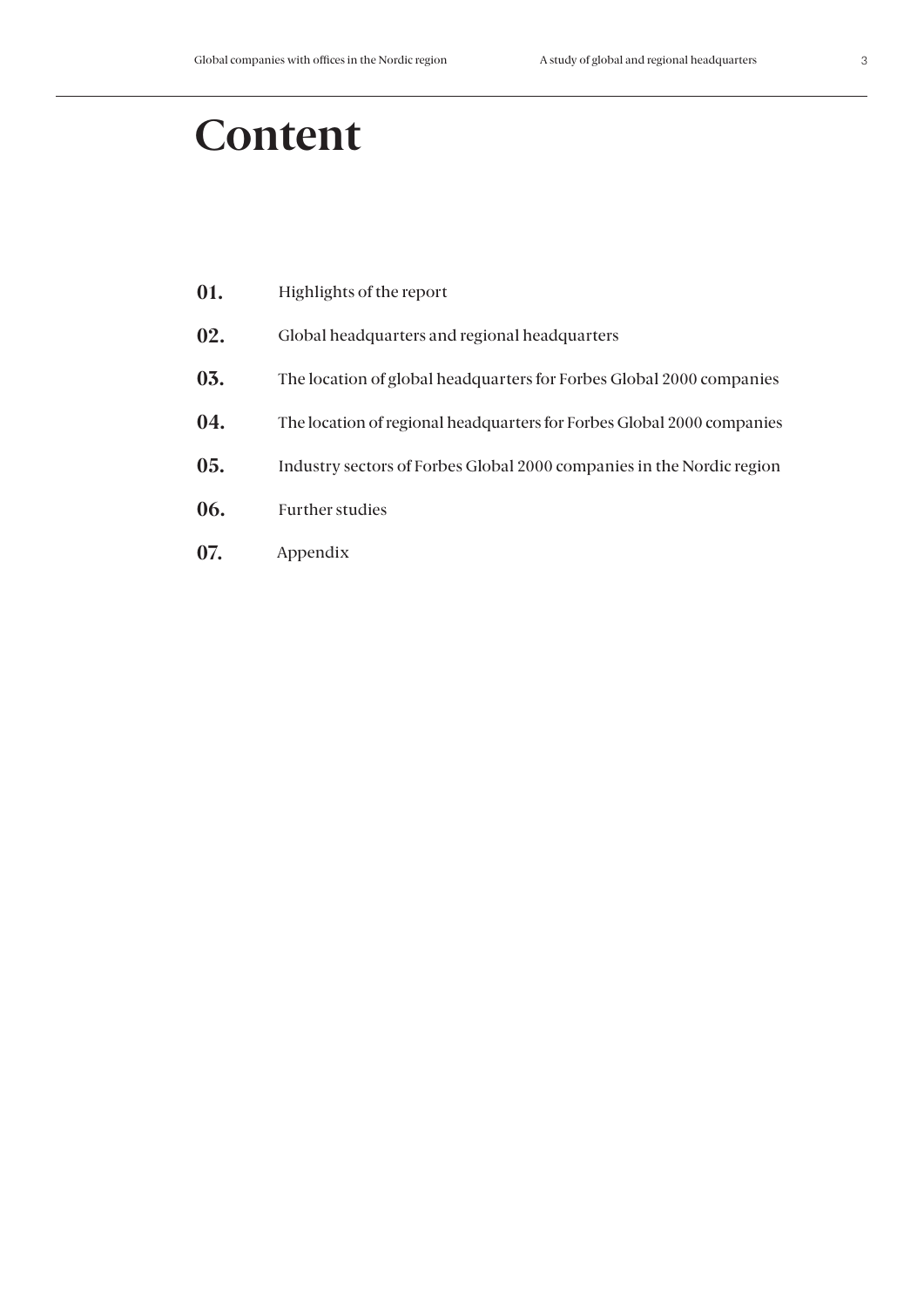rest of Stockholm region.

## **01. Highlights of the report**

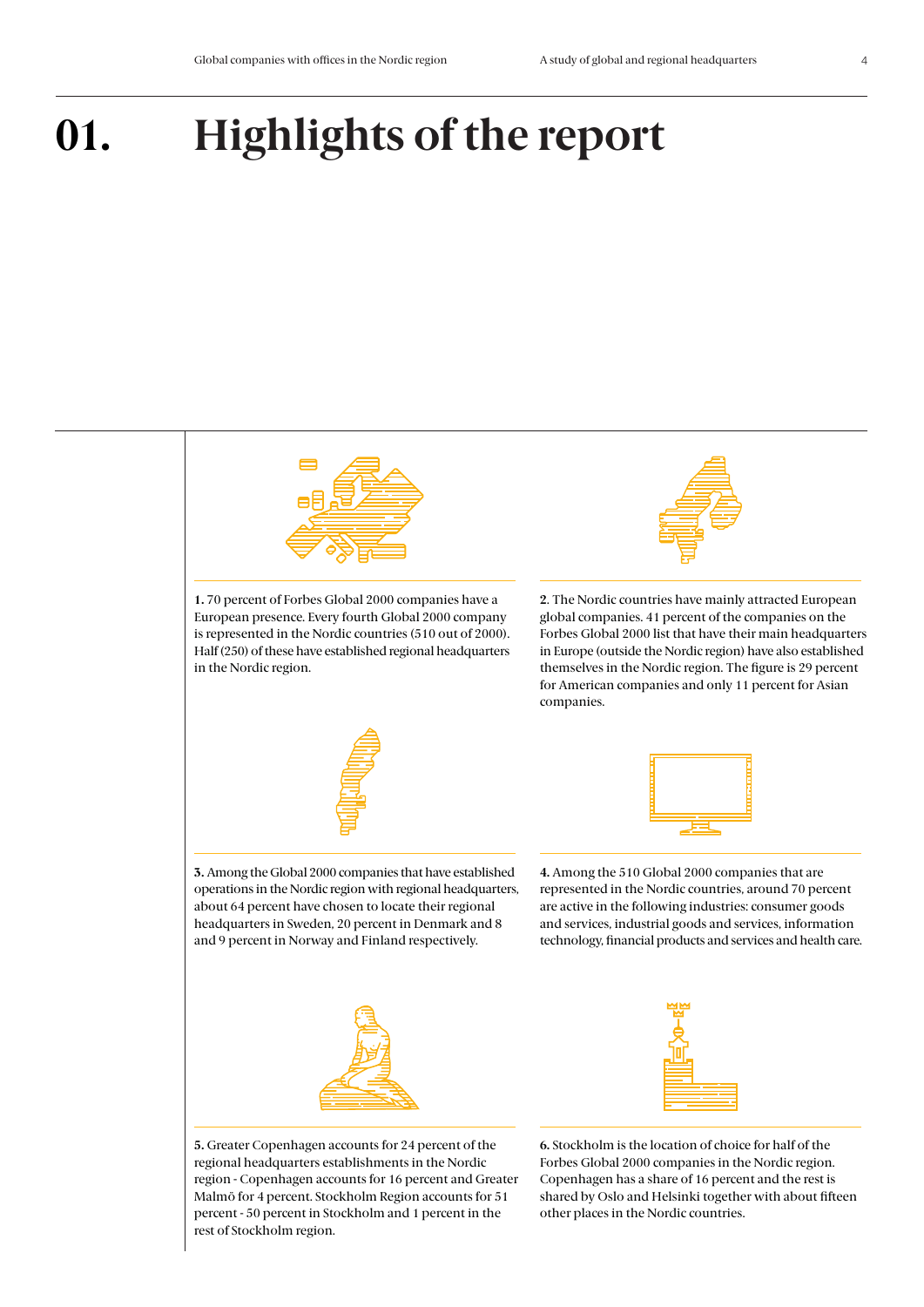

with cities like Hamburg, Berlin and Amsterdam on attracting regional headquarters. This may reflect the trend towards Northern European headquarters, rather than Nordic.

regional headquarters from more than a handful of the Chinese Global 2000 companies who in recent years have increased in number on the list of the world's largest listed companies. Only 2 percent of them have chosen the Nordic region, while 24 percent have established themselves in Europe.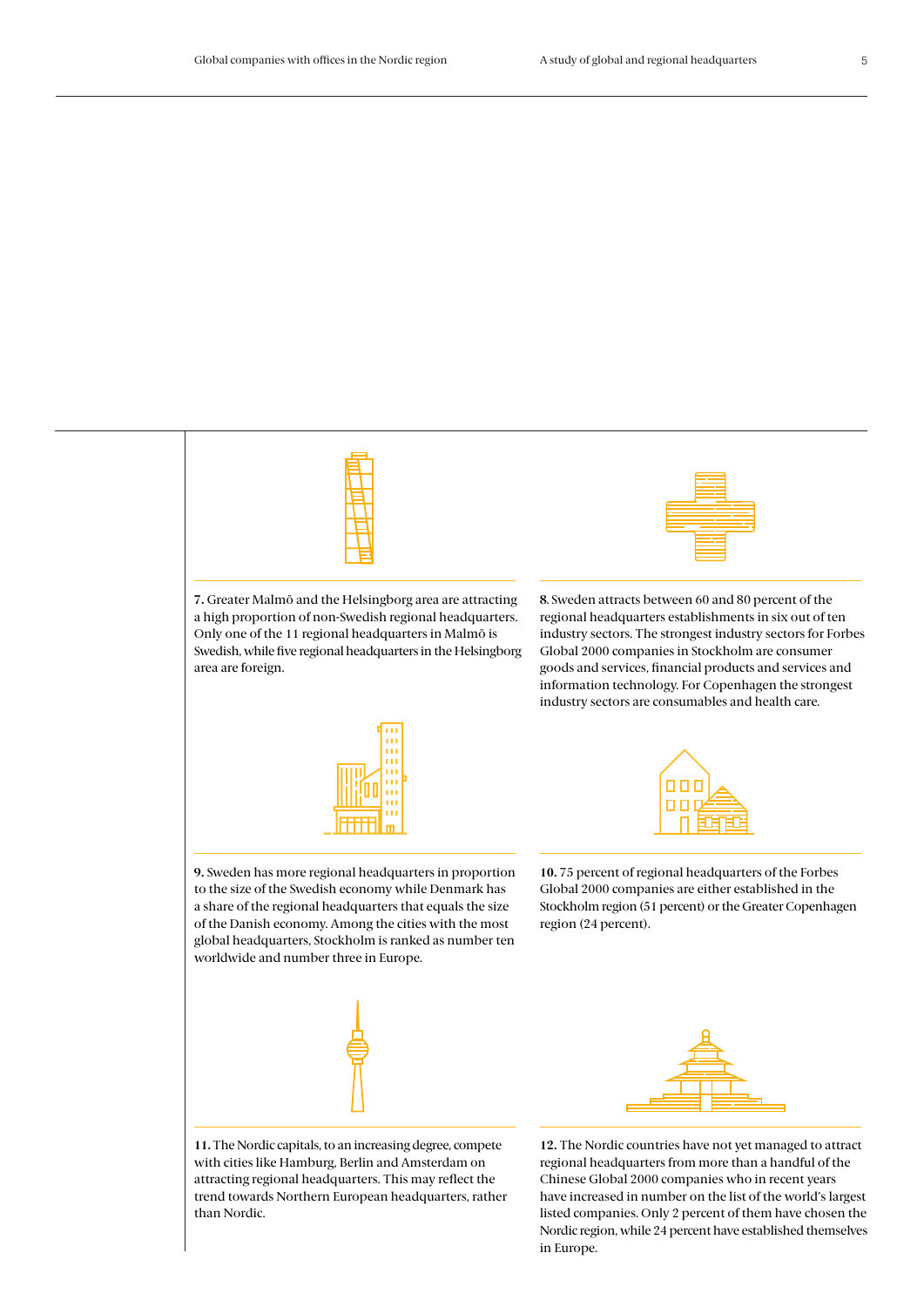**02.**

## **Global headquarters and regional headquarters**

The importance of headquarters for the development of a region has been shown in many previous studies. People who work in HQs or with related services are among the best paid in the business world. Earlier studies have also shown a clear and positive relationship between the location of global companies, salaries and GDP. More headquarters equals better availability of professionals and specialists. Global companies demand talent and expertise, which favours the knowledgeintensive Nordic countries.

Global and regional headquarters need a well-functioning business climate with a ready supply of advanced services, talent, infrastructure and good market conditions. Which is why the share of global and regional headquarters (GHQs and RHQs respectively) can be used as a method for comparing the attractiveness of regions.

Previous studies have also looked at how global companies organize themselves at a regional level in order to understand the interplay between metropolitan regions and global networks. This survey shows that the fundamental role of regional headquarters (RHQs) is to manage and coordinate business activities between national subsidiaries within a specific region. Thereby obtaining a more leading position within the company's parent group.

Major metropolitan regions play a more and more important role in the global economy. Today, over half of the world's population live in urban areas (2015). Big cities attract a highly educated workforce, form important clusters and act as knowledge centres. This in turn brings even more companies. Large cities also play an important role in attracting investments. For example, over 40 percent of foreign direct investments in Western Europe end up in one of 20 European cities. In sectors such as information and communication technology, the 20 largest cities have secured almost 50 percent of the investments (source: fDiMarket 2015). One way to describe how attractive the major metropolitan regions are in international rankings of competitiveness is to measure regional operations of foreign companies in the Nordic region.

Advancements in technology along with digitization have made it possible for global corporations to manage their businesses from fewer locations, which in turn means diminishing autonomy for national companies. Today, global strategies can be implemented locally from the global headquarters. As the number of locations for management functions go down, competition between cities and regions increases in terms of attracting the global companies.



Copenhagen Airport is Denmark's and Scandinavia's largest airport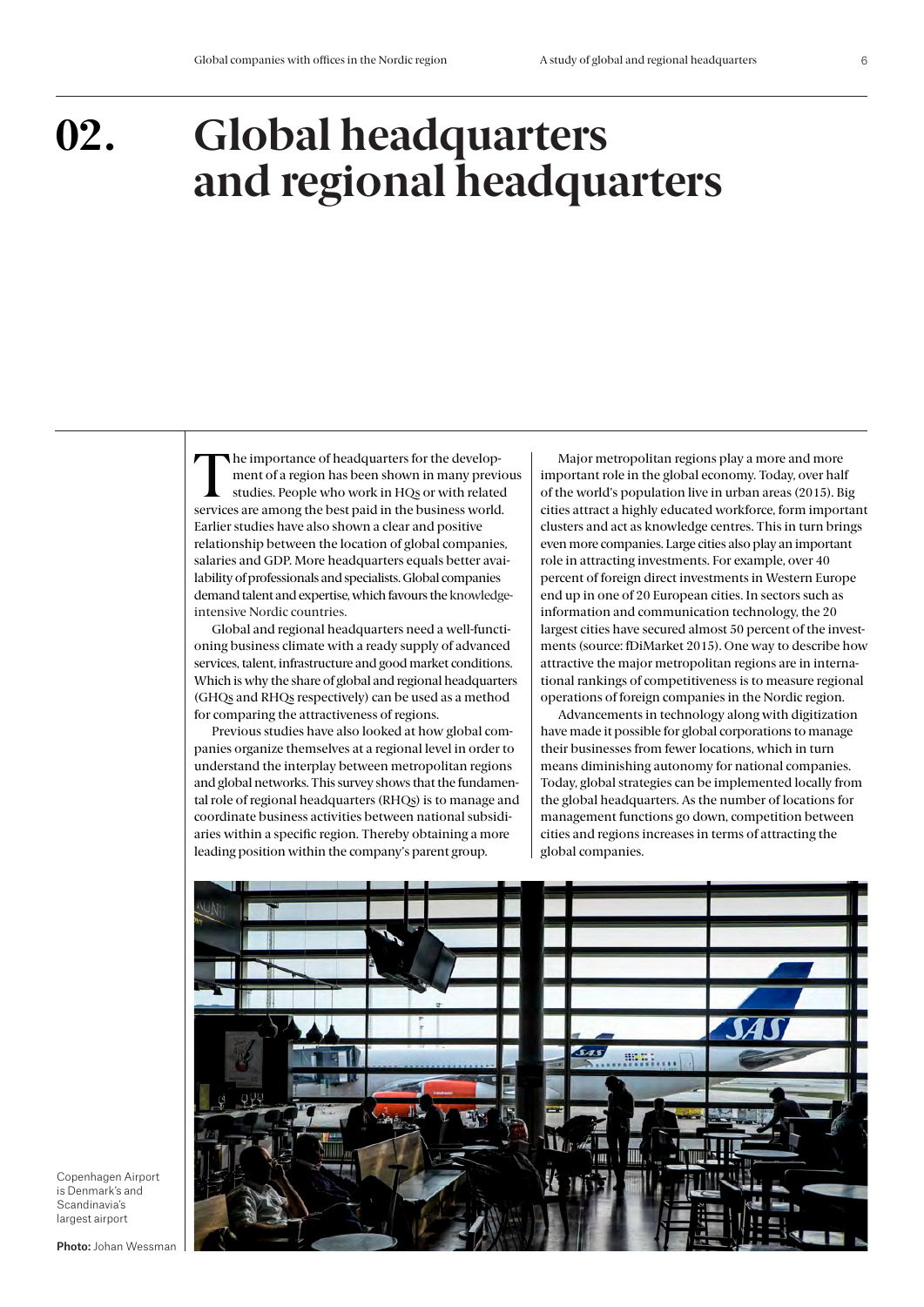**03.**

## **The location of global headquarters for Forbes Global 2000 companies**

#### Asia is dominating the list of the world's largest listed companies

 $\sum_{\text{publication}}$  in this section<br>2015) as it<br>headquarters. If n this section of the study, we have used the latest publication of the Forbes Global 2000 list (from 2015) as it only deals with the location of the global

Ever since the financial crisis, the Asian global multinational groups have assumed a dominant role on the global stage, with North America being relegated to second place on the Forbes Global 2000 list. Since the financial crisis, Asia has increased its presence on the Forbes list with 142 companies, and in 2015 more than one-third of the companies on the list (755) have their global headquarters in Asia. In 2015, there were 50 fewer North American companies on the Forbes Global 2000 list, compared with 2008. North America has a total of 651 companies on the list in 2015.

The share of European groups on the Forbes Global 2000 list has also declined since the financial crisis began. In 2008 there were 559 European groups on the list. In 2015 there were 63 fewer (496).

The Asian, North American and European groups remain dominant in the global economy. 95 percent of the companies on the Forbes Global 2000 list have their global headquarters in one of these three continents.

No. Percent

2015 2008\*

No. Share Change

Figure 1 Number of global

headquarters, per continent

Source Forbes Global 20 lists from 2008 and 2015

| oource<br>Forbes Global 2000<br>lists from 2008<br>and 2015                                                                                                    | Europa                                    | 496  | 559  | 25%  | 28%  | $-63$ | $-11%$ |
|----------------------------------------------------------------------------------------------------------------------------------------------------------------|-------------------------------------------|------|------|------|------|-------|--------|
|                                                                                                                                                                | - all of Europa (EU and<br>EES countries) | 457  | 515  | 23%  | 26%  | $-58$ | $-11%$ |
|                                                                                                                                                                | - all of Europa outside EU<br>and EES     | 39   | 44   | 2%   | 2%   | $-5$  | $-11%$ |
|                                                                                                                                                                | South America                             | 44   | 48   | 2%   | 2%   | $-4$  | $-8%$  |
|                                                                                                                                                                | Oceania                                   | 34   | 51   | 2%   | 3%   | $-17$ | $-33%$ |
| * In 2008, 5 companies<br>split their headquarters<br>between two countries, in two<br>different continents. These<br>companies are excluded from<br>$-1$ $-1$ | Africa                                    | 21   | 23   | 1%   | 1%   | $-2$  | $-9%$  |
|                                                                                                                                                                |                                           | 2001 | 1995 | 100% | 100% |       |        |

Asia 755 613 38% 31% 142 23%

North America 651 701 33% 35% -50 -7%

2015 2008\*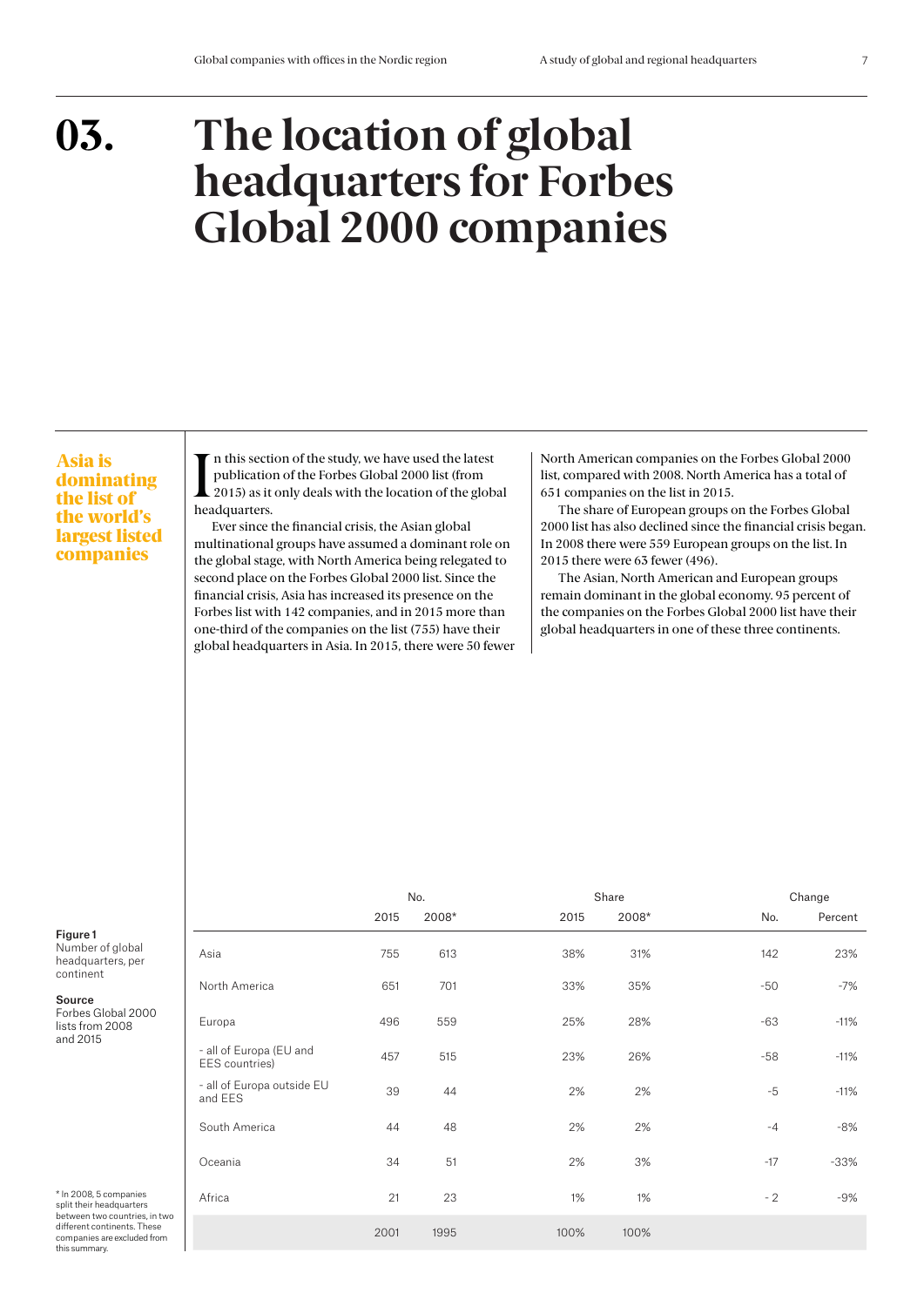## 29%

of the world's largest public companies have their global headquarters in the United States. The US is still in the lead despite falling number of GHQs

The Asian success is mainly due to the economic success of China, which has more than doubled its number of companies on the Forbes Global 2000 list, from 70 in 2008 to 180 in 2015. With the exception of Japan, the Asian countries have also strengthened their positions on the list.

Despite Asia's success and the fact that Asia today is the continent with the most companies on the Forbes Global 2000 list, it's still the United States that is the country with the most companies on the list. More than one fourth of the world largest public companies have their global headquarters in the United States.

Japan and China occupy second and third place on the list. Japan has 40 companies less on the list than in 2008 while China has 110 more. If this trend continues, it will only take a few years before China overtakes Japan.

The European country with the greatest number of companies on the list is the UK, with 95 companies, putting it in fourth place. The three major European economies, Great Britain, Germany and France, all have fewer companies today among the world's largest, than before the

financial crisis. The UK has experienced the largest decline with 21 fewer companies on the list in 2015 than in 2008. Both France and Germany have six fewer companies on the list compared with 2008. France currently has 61 global headquarters and Germany 53.

The Nordic countries find themselves at number 19 (Sweden), 29 (Denmark), 31 (Finland) and 37 (Norway), while Iceland no longer has any companies on the Forbes Global 2000 list.

Measured in relation to the country's economy (GDP), both the US and Japan, the countries with the top positions on the list, have more global headquarters than the size of their economies warrant, while China, presently at number three on the list, still has fewer global headquarters than their economy's size would imply.

Sweden, Denmark and Finland have more global headquarters than measured relative to the size of their economies. Norway has a number that corresponds to the size of its economy; while Iceland, due to having no companies on the list, is underrepresented.

#### Figure 2

Number of global headquarters for companies on the Forbes Global 2000-list, per country

#### Source

Forbes Global 2000-lists from 2008 and 2015, IMF

|                           |                 |             | No. of Global Headquarters (GHQs) |                |
|---------------------------|-----------------|-------------|-----------------------------------|----------------|
| Rank                      | Country         | 2015        | 2008                              | Change         |
| $\uparrow$                | <b>USA</b>      | 577         | 598                               | $-21$          |
| $\overline{2}$            | Japan           | 219         | 259                               | $-40$          |
| $\ensuremath{\mathsf{3}}$ | China           | 180         | 70                                | 110            |
| $\overline{4}$            | UK              | 95          | 116                               | $-21$          |
| 5                         | South Korea     | 66          | 52                                | 14             |
| 6                         | France          | 61          | 67                                | $-6$           |
| $\overline{7}$            | India           | 56          | 48                                | $\,8\,$        |
| 8                         | Germany         | 53          | 59                                | $-6$           |
| $\mathsf 9$               | Canada          | 52          | 59                                | $-7$           |
| $10$                      | Hong Kong       | 52          | 39                                | 13             |
| 11                        | Taiwan          | 47          | 42                                | $\mathbf 5$    |
| 12                        | Switzerland     | 46          | $37\,$                            | $\mathsf 9$    |
| 13                        | Australia       | 34          | 49                                | $-15$          |
| 14                        | Italy           | 30          | 37                                | $-7$           |
| 15                        | Russia          | $27\,$      | 29                                | $-2$           |
| 16                        | Spain           | 27          | 29                                | $-2$           |
| 17                        | The Netherlands | 25          | 24                                | $\overline{1}$ |
| 18                        | Brazil          | 24          | 34                                | $-10$          |
| 19                        | Sweden          | 24          | 29                                | $-5$           |
| 20                        | Saudi Arabia    | 20          | 11                                | $9\,$          |
| $\cdots$                  |                 |             |                                   |                |
| 29                        | Denmark         | 11          | $\overline{9}$                    | $\overline{2}$ |
| $\cdots$                  |                 |             |                                   |                |
| 31                        | Finland         | $10$        | 16                                | $-6$           |
| $\cdots$                  |                 |             |                                   |                |
| 37                        | Norway          | $\,$ 8 $\,$ | 14                                | $-6$           |

\* The total number of companies do not amount to 2 000 in 2008, as only those countries that are also on the 2015 list are included in the table. Iceland, for example, had four companies on the list in 2008, but none on the 2015 list.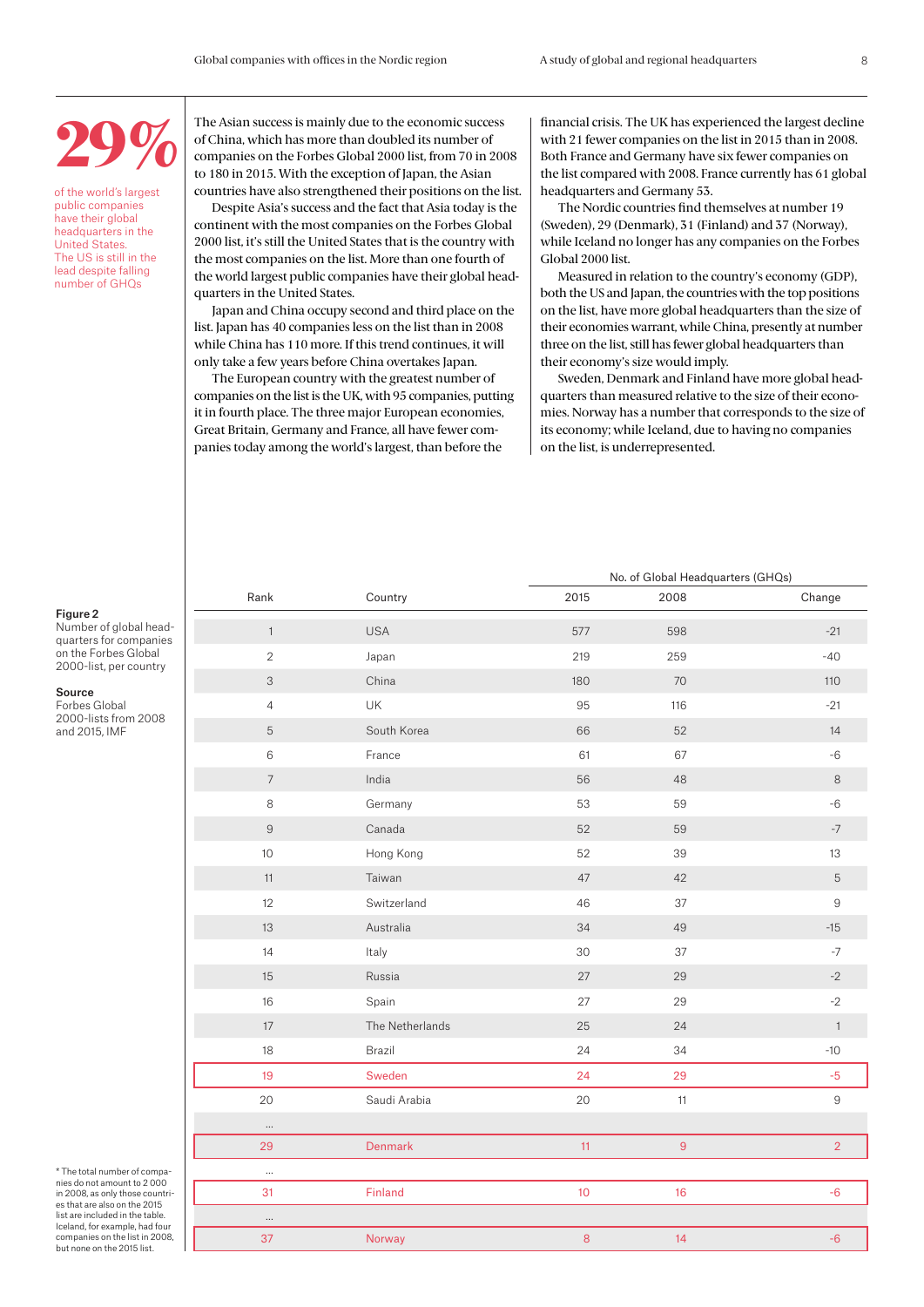### 10th Stockholm ranks

place of cities with the most companies in Forbes Global 200 list

<sup>1</sup>Taylor, P. J and Berudder B. (2015): World City Network: A global urban analysis,  $d$  edition

Figure 3 Global HQ city per city /region 2014

Source Forbes Global 2000 Based on data for 2014, Tokyo is the city with the most global headquarters (132). About half of the 20 major cities with the most global headquarters are Asian, while the USA, or America as a continent, has dropped on the list, and is only represented by New York, Houston and Toronto. One quarter of all Forbes Global 2000 companies are originally from the USA. However, the GHQs of these major companies are spread over nearly 250 cities across the United States.

London is the only major European city in the top five. According to Taylor and Berudder, London is, along with New York, one of the two top global cities<sup>1</sup>. Germany, Switzerland, the Netherlands and Spain are the European countries with the most global headquarters in Europe, after the UK and France. However, the locations of these headquarters are spread across these countries, which means that no major urban region in these countries are on the Global HQ City list below.

Stockholm is the only major Nordic city on the list, in tenth position. Other European cities on the top 20 list include Paris, Dublin and Moscow. The list of the 20 cities with the most global headquarters is dominated by those cities, which according to Taylor and Berudder (2015) are the leading cities of the world.

#### The cities with the most companies on Forbes Global 2000 list

| Rank           | Global HQ       | No. |
|----------------|-----------------|-----|
| $\mathbf{1}$   | Tokyo           | 132 |
| $\overline{2}$ | London          | 57  |
| 3              | Hong Kong       | 57  |
| $\overline{4}$ | New York        | 54  |
| 5              | Beijing         | 50  |
| 6              | Seoul           | 47  |
| $\overline{7}$ | Paris           | 45  |
| 8              | Taipei          | 29  |
| 9              | Houston         | 25  |
| 10             | Stockholm       | 23  |
| 11             | Mumbai          | 21  |
| 12             | Osaka           | 19  |
| 13             | Sydney          | 17  |
| 14             | Singapore       | 17  |
| 15             | Riyadh          | 17  |
| 16             | Bangkok         | 17  |
| 17             | Dublin          | 17  |
| 18             | Toronto         | 16  |
| 19             | Moscow          | 16  |
| 20             | Shanghai        | 16  |
| 29             | <b>Helsinki</b> | 12  |
| 59             | Copenhagen      | 10  |
| 60             | Oslo            | 8   |

The World Cities Network

The Globalization and World Cities Study Group and Network have analysed 175 transnational service companies' localization strategies in 526 cities throughout the world and estimated the cities' connections to the network. The analysis was published for the first time with figures for 2000.

The most recent publication of the results is from 2015 (Taylor and Berudder, 2015). The Nordic cities included in the analysis are Stockholm, Gothenburg, Malmö, Copenhagen, Århus, Oslo, Helsinki and Reykjavik.

According to the analysis, the cities of the world are divided so that the top level consists of only London and New York. However, Hong Kong will become the third world city within a few years.

#### LEADING CITIES OF THE WORLD

Top Level: London, New York

Level Two: Hong Kong, Paris, Singapore, Tokyo, Shanghai, Dubai, Sydney.

Level Three: Beijing, Chicago, Mumbai, Milano, Toronto, Frankfurt, São Paulo, Moscow, Los Angeles, Madrid, Mexico City, Kuala Lumpur, Amsterdam, Seoul, Brussels.

#### Source

Taylor, P. J & Berudder B. (2015): World City Network: A global urban analysis, <sup>2nd</sup> edition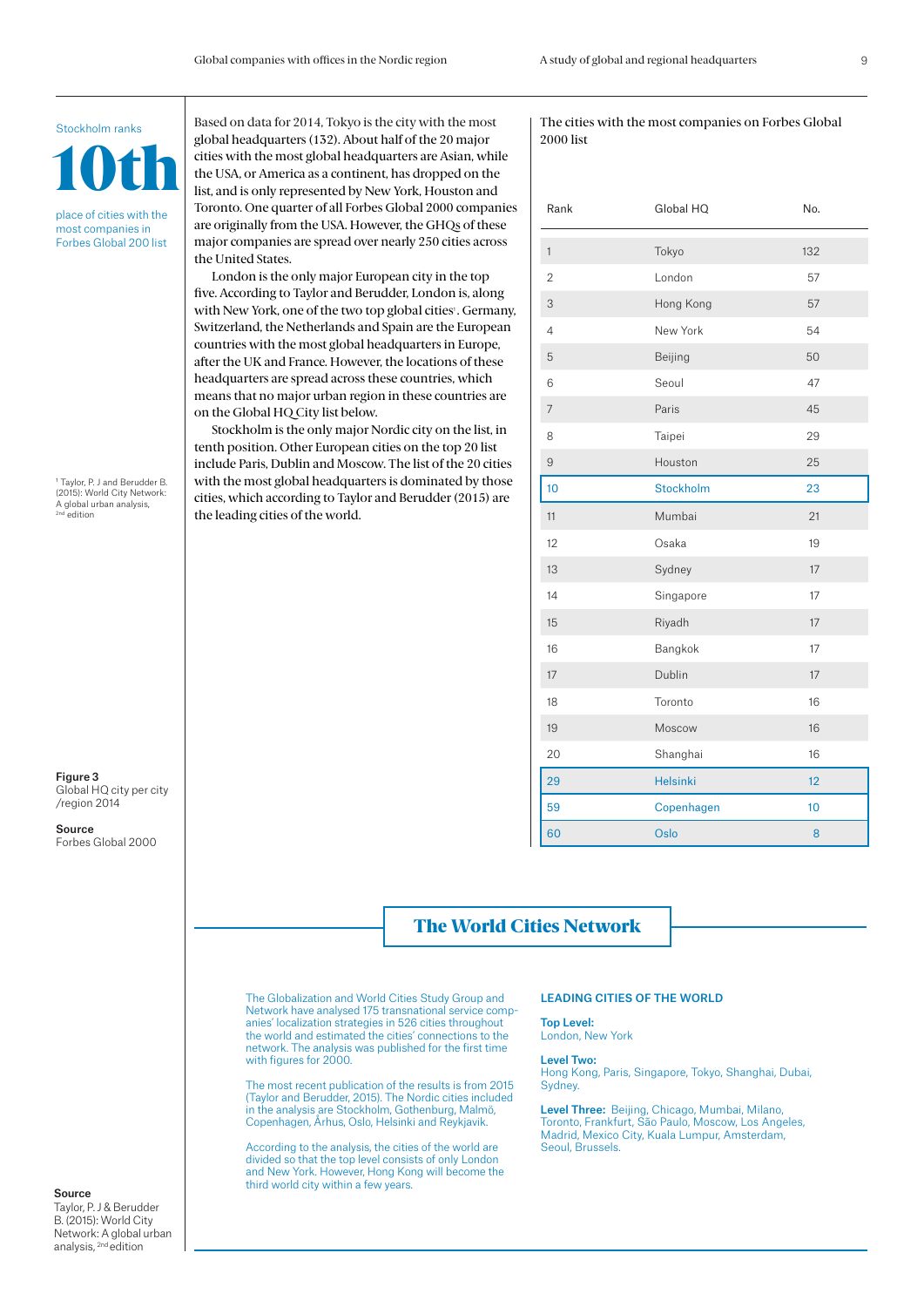### **The location of regional headquarters for Forbes Global 2000 companies 04.**



This report reveals a concentration of global<br>headquarters (GHQs) in the Nordic metrop<br>regions. By looking at the share of regional<br>quarters (PHOs) in these areas, it's possible to show headquarters (GHQs) in the Nordic metropolitan regions. By looking at the share of regional headquarters (RHQs) in these areas, it's possible to show how the global large caps are organized on a regional level.

Our report is based on the public data source 'Forbes Global 2000', a list of the world's biggest public companies based on a composite ranking of sales, profits, assets and market value. The companies' ownership structures have then been mapped. In order to be defined as a regional headquarters, the company must be at least 50 percent owned by the company on the Forbes list.

The study has shown that over 70 percent of Forbes Global 2000 companies have a European presence. Approximately one third of these companies (510 out of 1413) are also established in the Nordic region. Nearly 50 percent of these companies are originally from Europe.

Nearly 50 percent of the 510 companies on the Forbes list with a European and Nordic presence, representing approximately 13 percent of all Global 2000 companies, have established some form of regional headquarters in the Nordic region.

The Nordic countries have mainly attracted European global companies. 41 percent of the companies on the Forbes Global 2000 list that have their main headquarters in Europe outside the Nordic region have also established themselves in the Nordic region. The figure is 29 percent for American companies and only 11 percent for Asian companies.

One-third of the Asian companies established in the Nordic countries are Japanese. About 20 percent of the Japanese global companies on the Forbes Global 2000 list have established offices in the Nordic region, while only two percent of Chinese companies on the list have a Nordic office.

Chinese companies are making an impact on the Forbes Global 2000 list. Since 2008 the numbers of Chinese corporations among the world's biggest public companies have more than doubled – from 70 in 2008 to 149 in 2014 – and according to the most recently published Global 2000 list (from 2015), the number is now 180.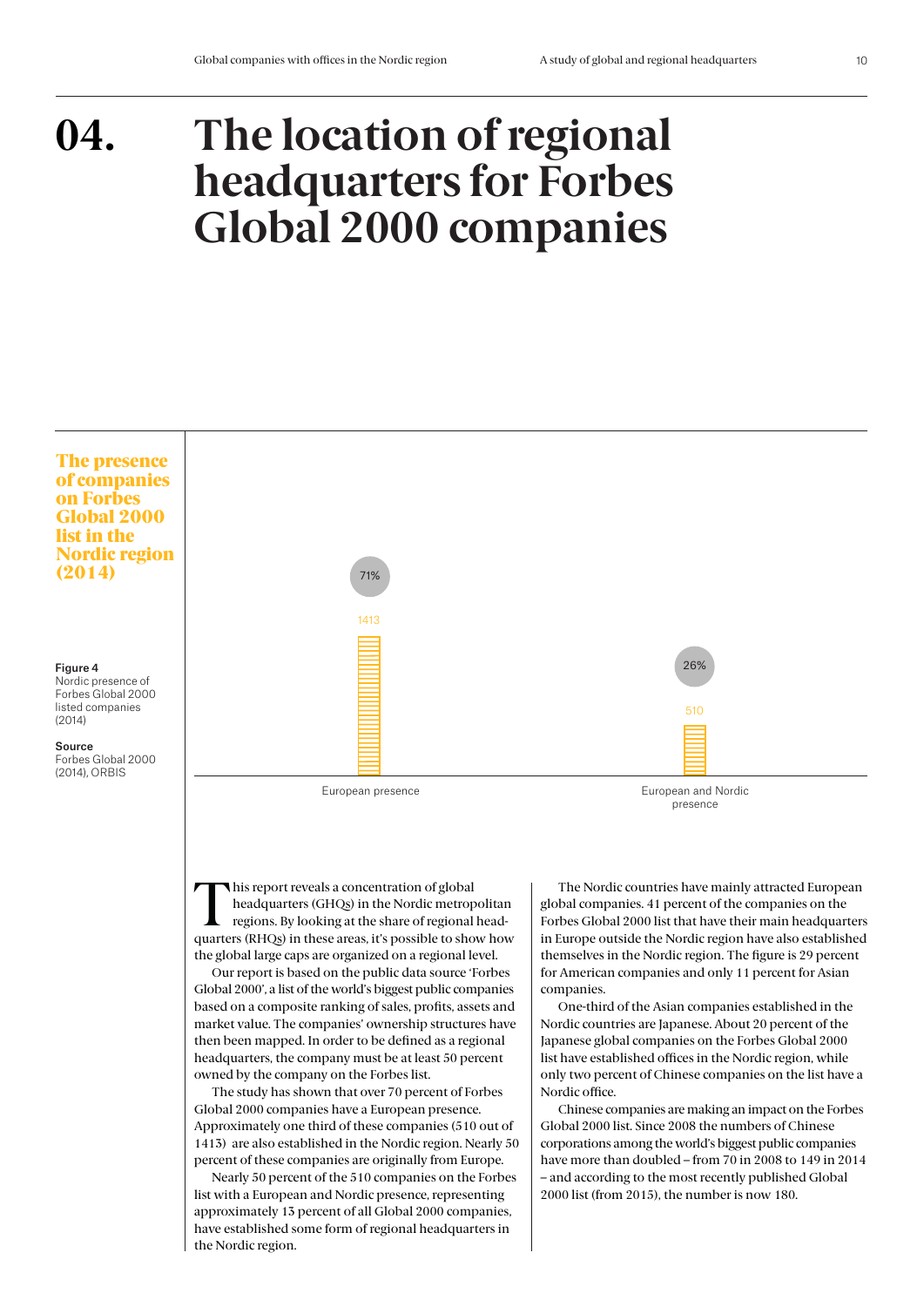Number of companies

of companies on Forbes Global 2000 list with presence in Europe are established in the Nordic region

48%

| Country of origin                    | On the Forbes Global 2000<br>list - and established in the<br>Nordic region | On the Forbes Global 2000<br>list - total | Percentage established in<br>the Nordic region |
|--------------------------------------|-----------------------------------------------------------------------------|-------------------------------------------|------------------------------------------------|
|                                      |                                                                             |                                           |                                                |
| Americas                             | 191                                                                         | 655                                       | 29%                                            |
| United States of America             | 179                                                                         | 563                                       | 32%                                            |
| Canada                               | 7                                                                           | 57                                        | 12%                                            |
| Bermuda                              | 3                                                                           | 9                                         | 33%                                            |
| <b>Brazil</b>                        | 1                                                                           | 25                                        | 4%                                             |
| Cayman Islands                       | 1                                                                           | $\mathbf{1}$                              | 100%                                           |
| Asia                                 | 71                                                                          | 665                                       | 11%                                            |
| Japan                                | 45                                                                          | 226                                       | 20%                                            |
| Hong Kong                            | 5                                                                           | 58                                        | 9%                                             |
| India                                | 5                                                                           | 54                                        | 9%                                             |
| Australia                            | 4                                                                           | 36                                        | 11%                                            |
| Republic of Korea                    | 4                                                                           | 61                                        | 7%                                             |
| China                                | 3                                                                           | 149                                       | 2%                                             |
| Singapore                            | 3                                                                           | 17                                        | 18%                                            |
| Taiwan                               | 1                                                                           | 47                                        | 2%                                             |
| Thailand                             | 1                                                                           | 17                                        | 6%                                             |
| Europe                               | 248                                                                         | 514                                       | 48%                                            |
| Europe, outside of the Nordic region | 187                                                                         | 453                                       | 41%                                            |
| United Kingdom                       | 45                                                                          | 91                                        | 49%                                            |
| Germany                              | 35                                                                          | 52                                        | 67%                                            |
| France                               | 33                                                                          | 66                                        | 50%                                            |
| Sweden                               | 26                                                                          | 26                                        | 100%                                           |
| Switzerland                          | 24                                                                          | 48                                        | 50%                                            |
| Denmark                              | 14                                                                          | 14                                        | 100%                                           |
| Finland                              | 12                                                                          | 12                                        | 100%                                           |
| Netherlands                          | $10$                                                                        | 27                                        | 37%                                            |
| Ireland                              | $\mathsf 9$                                                                 | 19                                        | 47%                                            |
| Norway                               | 9                                                                           | $\overline{9}$                            | 100%                                           |
| Spain                                | $\,$ 6 $\,$                                                                 | 27                                        | 22%                                            |
| Belgium                              | $\overline{4}$                                                              | 11                                        | 36%                                            |
| Italy                                | 4                                                                           | $30\,$                                    | 13%                                            |
| Luxembourg                           | 4                                                                           | $\boldsymbol{7}$                          | 57%                                            |
| Russia                               | 4                                                                           | 28                                        | 14%                                            |
| Poland                               | 3                                                                           | $\boldsymbol{7}$                          | 43%                                            |
| Austria                              | $\mathbf{2}$                                                                | $10$                                      | 20%                                            |
| Israel                               | $\overline{2}$                                                              | $10$                                      | 20%                                            |
| Portugal                             | $\mathbf{1}$                                                                | $\,8\,$                                   | 13%                                            |
| Turkey                               | $\mathbf{1}$                                                                | 12                                        | $8\%$                                          |

#### Figure 5

Forbes Global 2000 companies with a significant presence in the Nordic region (2014), listed by country of origin (more than 50% ownership)

#### Source Forbes and the ORBIS

database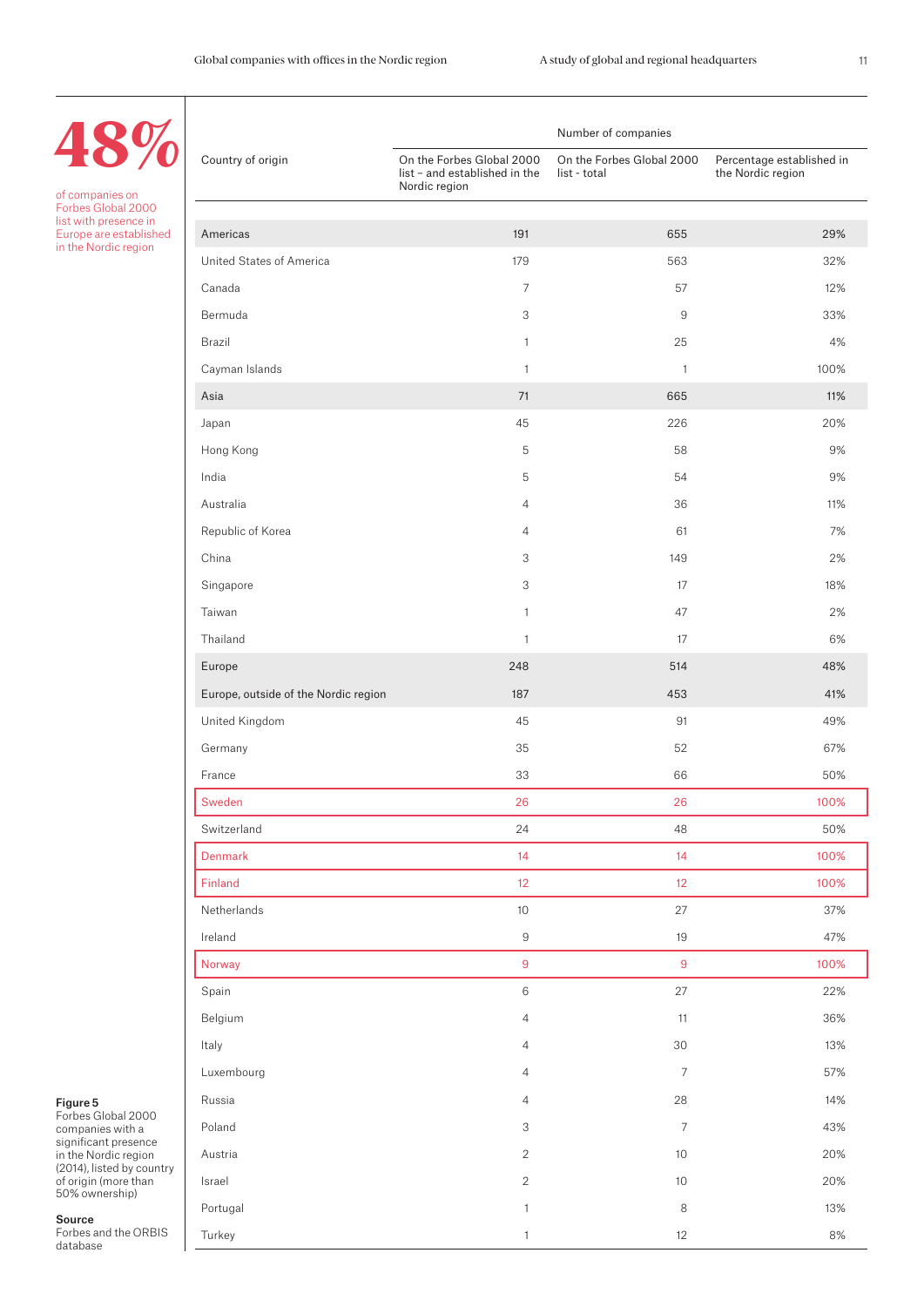

of the regional headquarters in the Nordic region are in Sweden

regional headquarters between two cities and countries.

The summary in Table 2 (below) shows that Sweden has almost two-thirds of all regional headquarters in the Nordic region (159.5 out of 250). One in five of the Global 2000 companies that have established bases in the Nordic region have their regional headquarters in Denmark, while Norway and Finland together have 16 percent of all regional headquarters.

If we compare the share of regional headquarters to the size of the economy and population in each Nordic country, Sweden has a strong overrepresentation, while the opposite is true for Norway and Finland. Sweden has twice as many regional headquarters of the companies on the Forbes list in relation to its share of the economy and population in the Nordic region.

Denmark's share of the regional headquarters equals both the Danish economy's share of the entire Nordic economy as well as the Danish populations' share of the Nordic population. Norway has approximately a third and Finland half of the regional headquarters they would have had if the headquarters were divided between the Nordic countries according to each country's share of the total Nordic population and economy.

|                                                                                                          |            | No. of RHQs,<br>$2014*$ | Share of of<br>total RHQs, 2014 | Share of Nordic GNP<br>(EUR, 2013) | Share of Nordic<br>population (2014) |
|----------------------------------------------------------------------------------------------------------|------------|-------------------------|---------------------------------|------------------------------------|--------------------------------------|
| Figure 6<br>Forbes Global 2000<br>listed companies<br>setting up RHQs in<br>the Nordic region*           | Sweden     | 159.5                   | 64%                             | 34%                                | 37%                                  |
| Source<br>Forbes, ORBIS<br>database, Eurostat,<br>Stockholm Business                                     | Denmark    | 50                      | 20%                             | 20%                                | 22%                                  |
| Region (SBR) and the<br>Øresund Institute                                                                | Norway     | 19                      | 7.5%                            | 30%                                | 20%                                  |
|                                                                                                          | Finland    | 21.5                    | 8.5%                            | 16%                                | 21%                                  |
| * A few companies have their<br>regional headquarters divided<br>between two cities and two<br>countries | Total RHQ* | 250                     | 100%                            | 100%                               | 100%                                 |

Types of Headquarters



Global Headquarters (GHQ) A global headquarters is defined as the group's global control centre that provides the business with services such as management, finance, accounting, marketing, human capital, IT and legal assistance.



European Headquarters A European headquarters controls the activity of a group of national subsidiaries operating at European level and is in direct contact with the global headquarters.



Regional headquarters (RHQ) A regional headquarters controls the activity of a group of national subsidiaries, and has, by virtue of this, a leading position within the company's organization.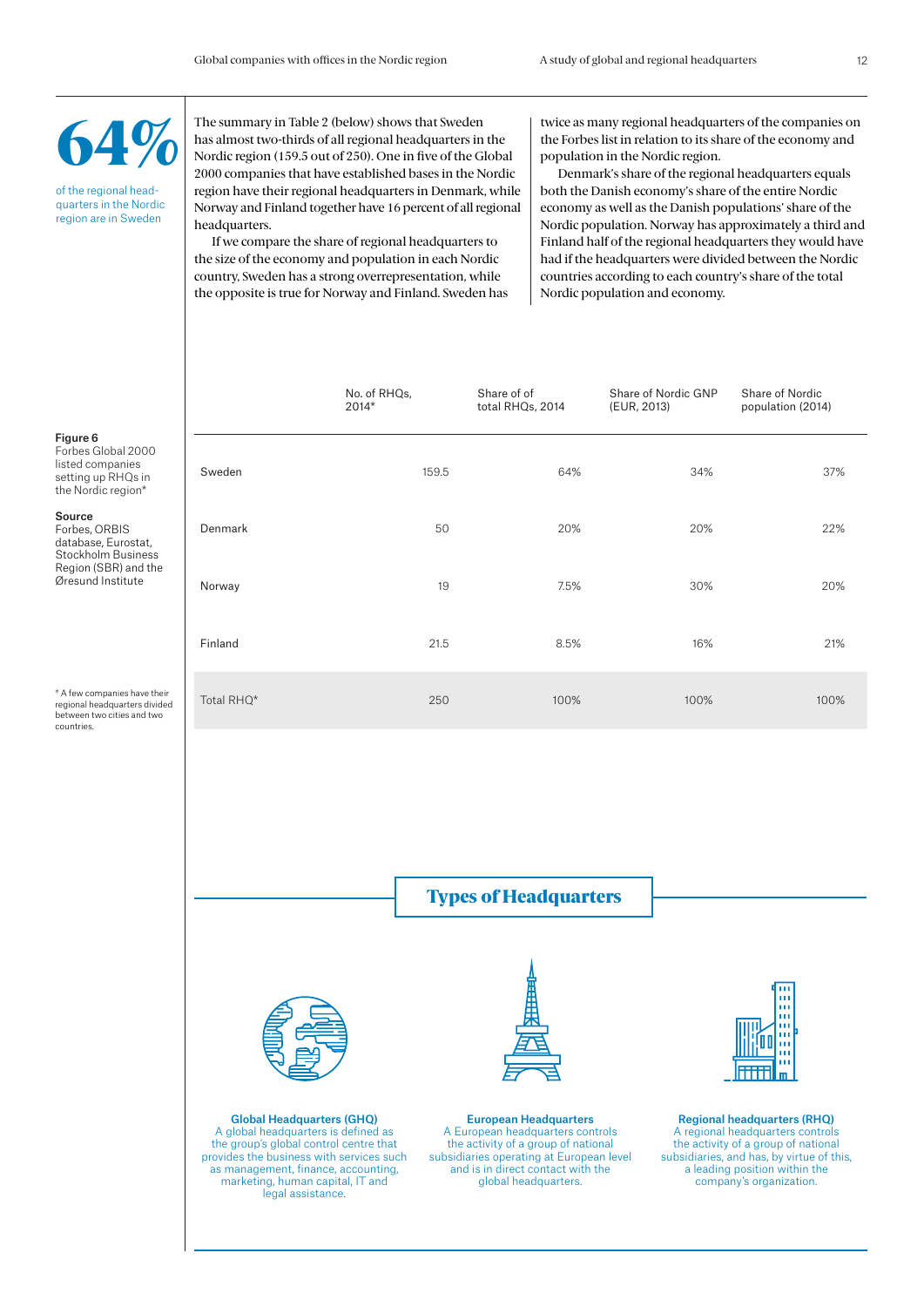When broken down to the metropolitan level, it's clear that there is a concentration of about 80 percent of RHQs in metropolitan areas. Figure 8 shows a summary of how RHQs in the Nordic capitals and other cities in the Nordic region are distributed. More than two-thirds of the companies that have chosen Sweden for their head office for the Nordic region have also chosen Stockholm as the location for their regional headquarters. Gothenburg has 16 regional headquarters – among them the worldwide headquarters for the truck maker Volvo Group – along with six American and three Japanese regional headquarters. Note that the passenger car manufacturer Volvo Cars is not part of the Volvo Group, but is now owned by Chinese Zhejiang Geely Holding Group, which is not on the Forbes Global 2000 list. Scania (Skåne) has a total of 16 regional headquarters, including German EON and Japanese Honda Motors. Scania (Skåne) has a higher share of foreign companies' regional headquarters than the other Nordic regions. Only one of the 16 regional headquarters, that of Lund-based Alfa Laval, is a Swedish company who has its global and regional headquarters in Scania.

Eighty percent of the regional headquarters of Forbes Global 2000 companies' in Denmark are located in Copenhagen, three in other locations in the Zealand region and six companies in Jutland. In Norway and Finland, the bulk of the regional headquarters (34 of 40.5 companies) are located in Oslo and Helsinki respectively.

If we compare the share of regional headquarters of the companies on the Global 2000 list in relationship to the size of the economy and population, Stockholm – but also Copenhagen – has a strong overrepresentation, while Oslo and Helsinki are represented proportionately to their respective size. A further mapping of the share of national and foreign Global 2000 companies in each metropolitan area provides another interesting insight about the presence of global companies in the Nordic region.

Stockholm and Copenhagen have the largest share of global foreign companies while more than half of all RHQs in Oslo and Helsinki are domestic companies. The majority of all global companies who have chosen not to locate their RHQs in metropolitan areas are foreign. Stockholm Region accounts for 51 percent of all Global 2000 RHQs in the Nordic region while the Danish-Swedish border region Greater Copenhagen accounts for 24 percent. The city of Copenhagen, Malmö and Lund are located near to each other and are connected by the Øresund Bridge since 2000. The rest are shared between Oslo, Helsinki and some fifteen other cities in the Nordic countries. Some companies have established themselves in smaller communities through acquisitions, in order to get close to an important market or to get access to a particular skill. In this case, a particular location becomes less important. This can also mean that smaller towns outside of the metropolitan regions can attract the attention of Global 2000 companies



Stockholm, the unicorn factory with most unicorns per capita in the world after Silicon Valley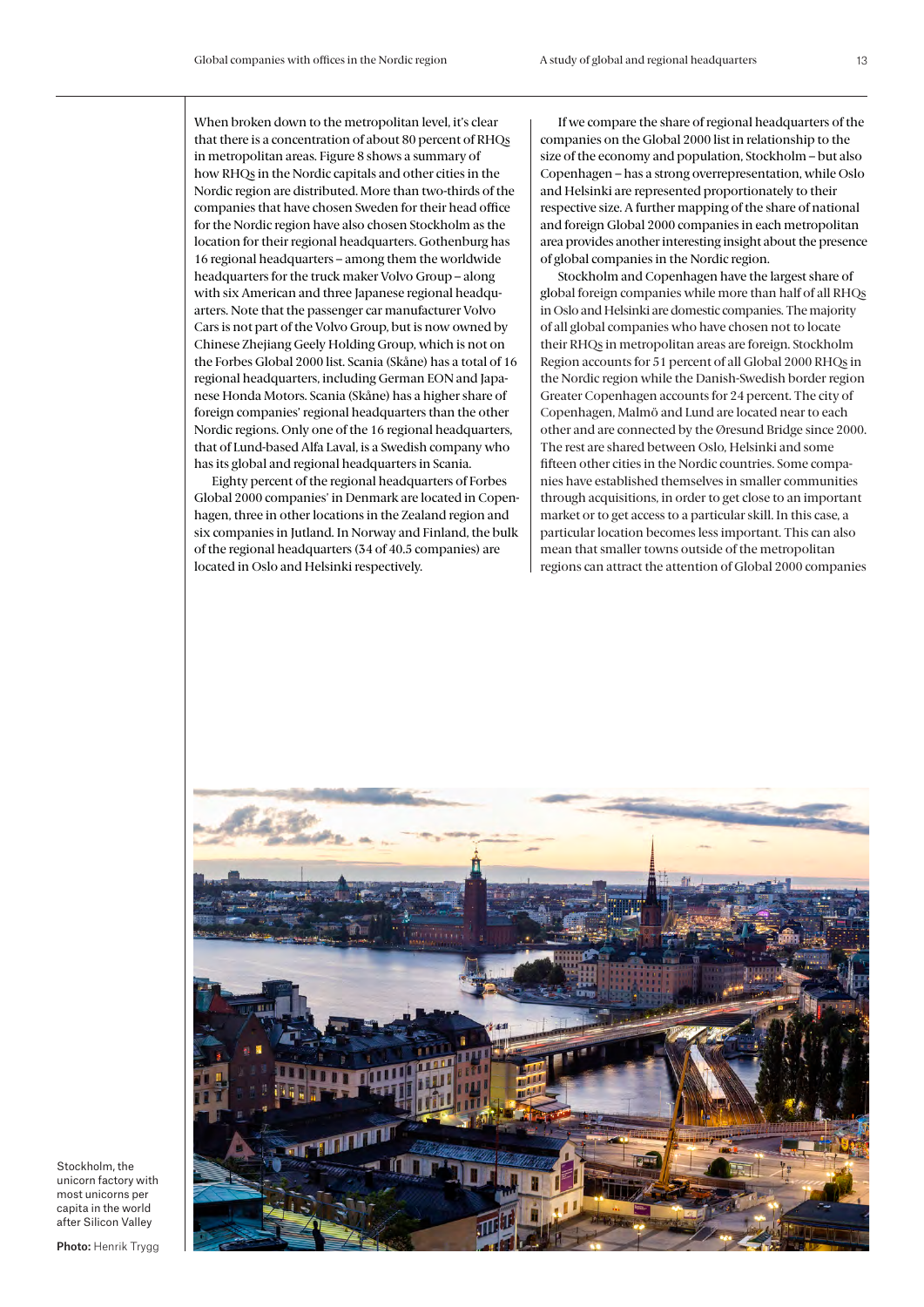| Stockholm holds a                                                                                               |                  | Total no. of<br><b>RHQs 2015</b> | Share of RHQs<br>(National) | Share of RHQs<br>(Foreign)                                                                                                                                     | Share of RHQs<br>2015 | Share of GDP<br>(EUR, 2013)1) | Share of<br>population (2014) |
|-----------------------------------------------------------------------------------------------------------------|------------------|----------------------------------|-----------------------------|----------------------------------------------------------------------------------------------------------------------------------------------------------------|-----------------------|-------------------------------|-------------------------------|
| share of RHQs                                                                                                   | Stockholm        | 125                              | 18%                         | 82%<br>50%<br>11%<br>8%<br>8%<br>76%<br>16%<br>7%<br>47%<br>7%<br>6%<br>5%<br>6%<br>37%<br>8%<br>6%<br>20%<br>84%<br>68%<br>74%<br>76%<br>100%<br>100%<br>100% |                       |                               |                               |
|                                                                                                                 | Copenhagen       | 41                               | 24%                         |                                                                                                                                                                |                       |                               |                               |
|                                                                                                                 | Oslo             | 15                               | 53%                         |                                                                                                                                                                |                       |                               |                               |
|                                                                                                                 | Helsinki         | 19                               | 63%                         |                                                                                                                                                                |                       |                               |                               |
| Figure 7                                                                                                        | Others           | 50                               | 16%                         |                                                                                                                                                                |                       |                               |                               |
| Forbes Global 2000<br>companies setting up<br>RHQs in the Nordic<br>the company's company's company's company's | <b>Total RHQ</b> | 250                              | 24%                         |                                                                                                                                                                |                       |                               |                               |

#### Figure 7

RHQs in the Nordic countries, by city

> The Stockholm region currently has twice the number of regional headquarters (127) compared to the Greater Copenhagen region (60). Together, the Stockholm and the Greater Copenhagen regions totally dominate the Nordic establishments of regional headquarters among Forbes Global 2000 companies. 75 percent of the Forbes Global 2000 companies' regional headquarters are either established in the Stockholm or the Greater Copenhagen region.

> This report shows that companies, which have not established regional headquarters (RHQs) in a Nordic country, often use their European headquarters to coordinate common company functions from a strategic base in the UK, Germany, France or Ireland. Some companies are managed directly from their global headquarters, or adopt a matrix structure where 'shared service centres' are spread across several geographical areas (cities). We also see examples of an increased tendency for global companies to include the

Nordic market in a Northern European organization that replaces the Nordic. One such example is Kellogg, which in 2014 merged its Nordic organization with its German, to form a North European organization. In connection with this, Kellogg moved its regional headquarters from Copenhagen to Hamburg. This means that the Nordic capitals face increasing competition from cities such as Hamburg, Berlin and Amsterdam. It also means that it's becoming more and more relevant, in particular for Stockholm and Copenhagen, to try to attract European headquarters. Global headquarters rarely move from one country to another. In practice, this only occurs in connection with transnational mergers or through acquisitions between companies from two different countries. One such example is Upjohn (USA), which merged with Pharmacia (Sweden) and established its global headquarters in London.

|                                            | No. of<br><b>RHOs</b> | Share of<br>RHOs |
|--------------------------------------------|-----------------------|------------------|
| <b>Stockholm Region</b>                    | 127                   | 51%              |
| - whereof Stockholm                        | 125                   | 50%              |
| - whereof the rest of the Stockholm Region | 2                     | 1%               |
| Greater Copenhagen area                    | 60                    | 24%              |
| - whereof Copenhagen                       | 41                    | 16%              |
| - whereof the Zealand Region               | 3                     | 1%               |
| - whereof Greater Malmö                    | 11                    | 4%               |
| - whereof the Helsingborg area             | 5                     | 2%               |
| Helsinki                                   | 19                    | 8%               |
| Oslo                                       | 15                    | 6%               |
| Gothenburg                                 | 13                    | 5%               |
| Jutland                                    | 6                     | 2%               |
| Other                                      | 10                    | 4%               |
| <b>Total</b>                               | 250                   | 100%             |



#### Figure 8

Forbes Global 2000 listed companies setting up RHQs in regional area

#### Source

Forbes, ORBIS database, the Stockholm Business Region (SBR) and the Øresund Institute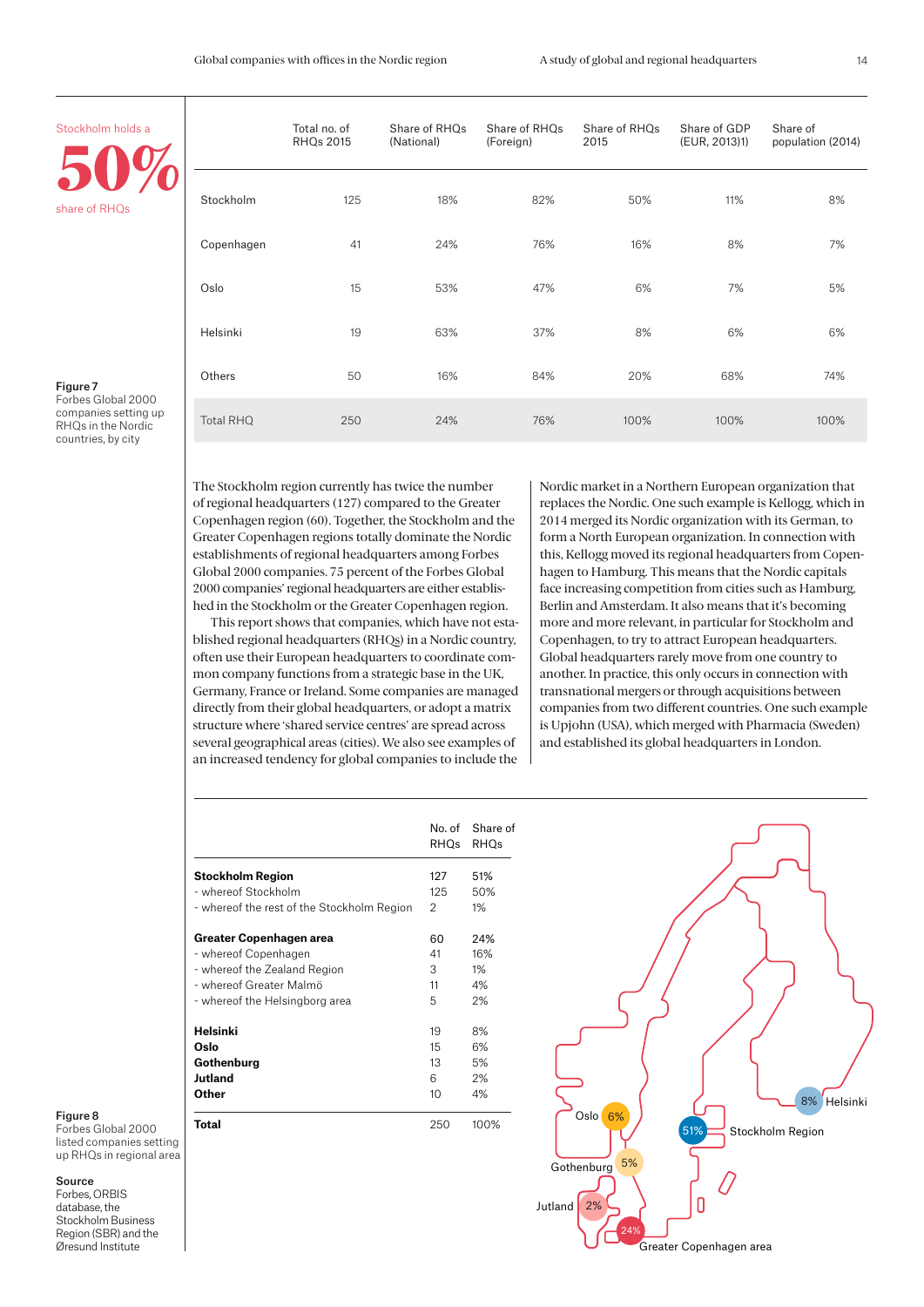#### Geographic areas included in the study

#### THE GREATER COPENHAGEN AREA

The Greater Copenhagen area is defined as the Capital Region of Denmark, Region Zealand and Region Scania (in total 46 Danish municipalities and 33 municipalities in Scania). The three regions and the 79 municipalities cooperate in terms of the Greater Copenhagen and Skåne Commitee (formerly the Öresund commitee) under the brand Greater Copenhagen.

#### **Copenhagen**

The Capital Region of Denmark (29 municipalities including Bornholm's Regional municipality)

#### Greater Malmö

Malmö, Lund, Trelleborg, Skurup, Svedala, Burlöv, Staffanstorp, Lomma, Kävlinge, Eslöv, Vellinge and Höör

#### The Helsingborg area

(The Helsingborg Family) Bjuv, Båstad, Helsingborg, Höganäs, Klippan, Landskrona, Perstorp, Svalöv, Åstorp, Ängelholm and Örkelljunga

#### **STOCKHOLM**

Stockholm, Upplands Väsby, Vallentuna, Österåker, Värmdö, Järfälla, Ekerö, Huddinge, Botkyrka, Salem, Haninge, Tyresö, Upplands-Bro, Nykvarn, Täby, Danderyd, Sollentuna, Södertälje, Nacka, Sundbyberg, Solna, Lidingö, Vaxholm, Norrtälje, Sigtuna and Nynäshamn

#### THE STOCKHOLM REGION

The Stockholm region has been defined according to the definition used by the Stockholm Business Alliance (SBA) – a partnership between 53 municipalities in seven counties marketed using the brand 'Stockholm The Capital of Scandinavia'. In addition to the municipalities in Stockholm County, the following municipalities are included in the SBA cooperation during 2014/15:

#### Uppsala County:

Uppsala, Knivsta, Heby, Håbo, Enköping , Östhammar and Tierp

#### Södermanland County:

Eskilstuna, Nyköping, Oxelösund, Gnesta, Trosa, Katrineholm, Flen and Strängnäs

#### Västmanland County:

Västerås, Surahammar, Hallstahammar, Arboga, Kungsör, Sala and Köping

#### Örebro County: Örebro and Karlskoga

Gävleborg County:

Gävle

#### Dalarna County: Ludvika and Smedjebacken

**HELSINKI** 

Helsinki, Esbo (Espoo), Grankulla (Kauniainen) and Vanda (Vantaa)

#### **OSLO**

Oslo County Municipality and Akershus County Municipality

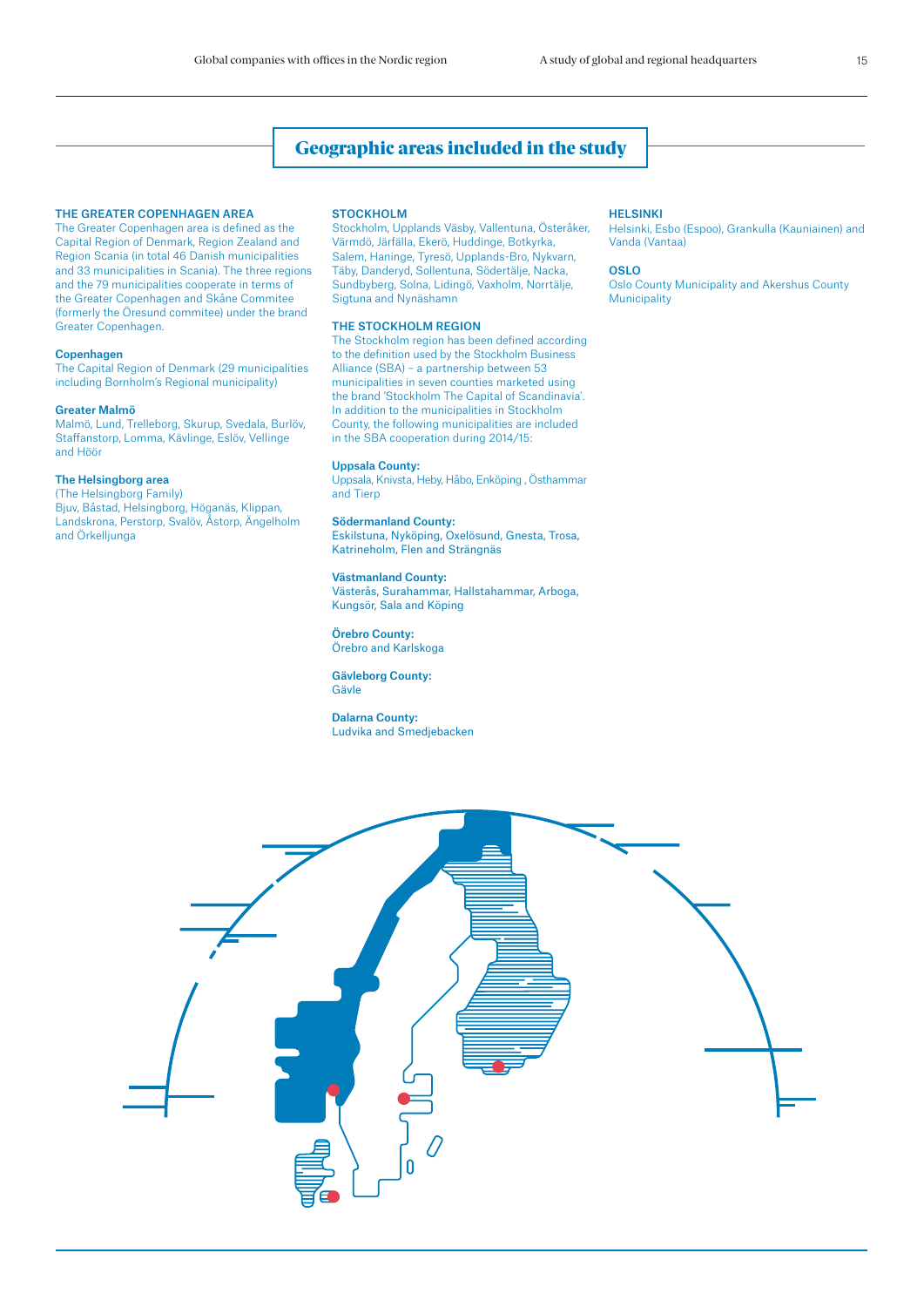and Örkelljunga.

#### <sup>2</sup> The Helsingborg area has been defined as the Helsing-borg Family, comprising the municipalities of Helsingborg, Bjuv, Båstad, Höganäs, Klippan, Landskrona, Perstorp, Svalöv, Åstorp, Ängelholm Greater Malmö 27 % 18 % 9 % 46 % **Oslo** 54 % 35 % 13 % 0 % Gothenburg 46 % 23 % 16 % 15 % Jutland 17 % 17 % 50 % 16 % The Helsingborg area 60 % 40 % The Zealand region 33 % 67 % The USA Asia Europe, outside of the Nordic **Regional** Some of the regional headquarters in Stockholm  $\Box$  National headquarters, broken down by country of origin Stockholm 19 % 15 % 35 % 31 % Copenhagen 32 % 37 % 7 % 24 % 26 % 11 % 0 % 63 % Helsinki Source Forbes Global 2000 (2014) and the ORBIS database Figure 9 Regional headquarters by region and nationality (18 percent) and Copenhagen (24 percent) are those of Swedish or Danish companies that also have their global headquarters in one of these two cities. The corresponding numbers for Oslo and Helsinki are 55 and 63 percent respectively. Greater Malmö and the Helsingborg area have a large share of non-Swedish regional headquarters. Just one of eleven regional headquarters in Greater Malmö is Swedish, while all of the five regional headquarters in the Helsingborg area are foreign.<sup>2</sup>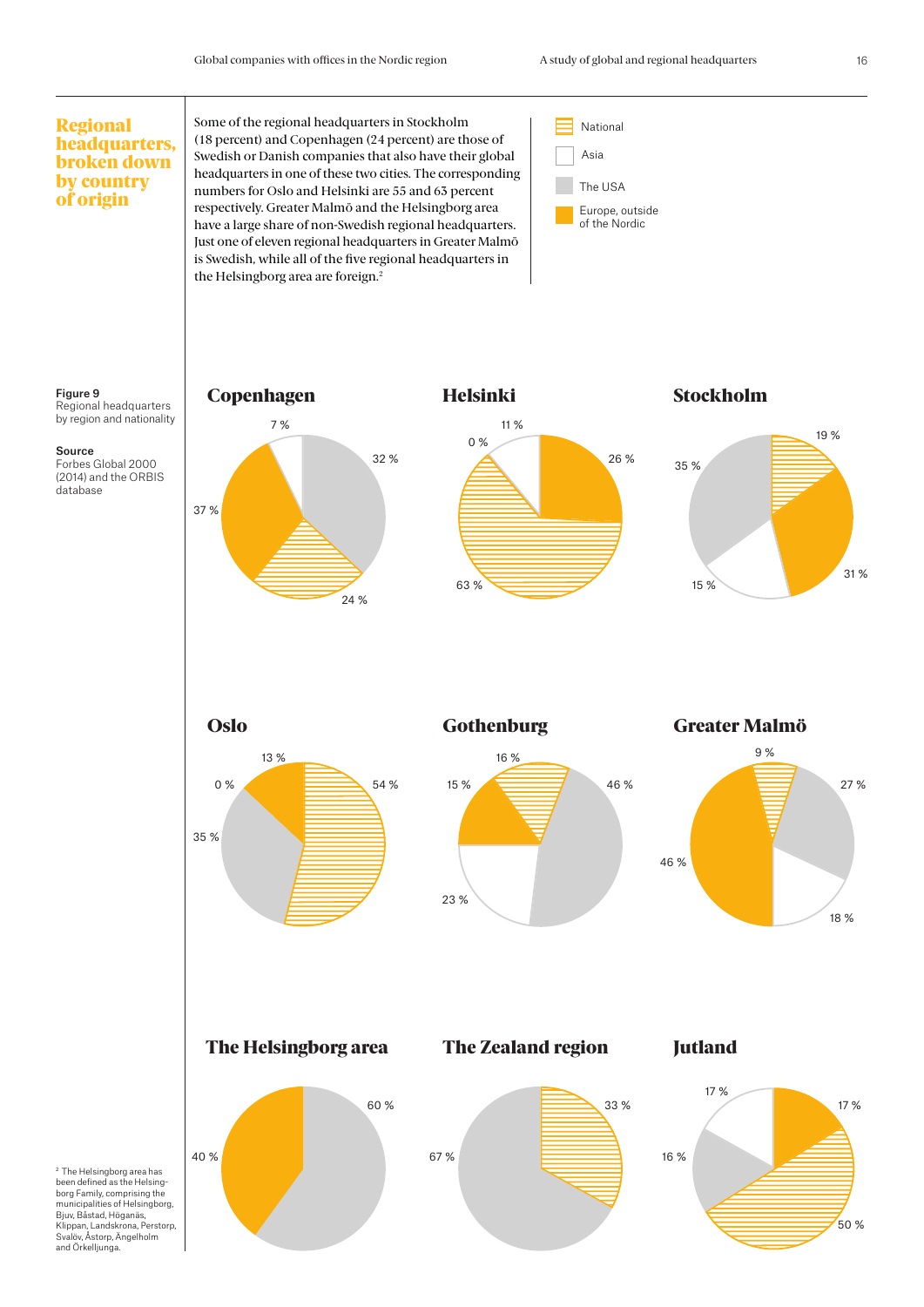## $\mathbf{P}_{\mathbf{T}}$

Sweden is Denmark's second largest trading partner and Denmark is Sweden's third largest trading partner

We have also seen some examples of colloration between the trade and the countires of the Forbes Global companies that have established a presence in the Nordic region. Among Denmark's and Sweden's largest trading partners, there is a number of countries with a significant share of Nordic headquarters: Germany (67 percent),

France (50 percent), Great Britain (49 percent), Poland (43 percent), the Netherlands (37 percent), Belgium (36 percent) and the USA (32 percent). Only China, which is Denmark's sixth largest trading partner and Sweden's tenth largest, has a very small share (2 percent) of Forbes Global 2000 companies with a presence in the Nordic region.

|                                                                                           |                   | Denmark<br>import and<br>export, MSEK * |                                    | Sweden<br>import and<br>export, MSEK * |
|-------------------------------------------------------------------------------------------|-------------------|-----------------------------------------|------------------------------------|----------------------------------------|
| Figure 10<br>Denmark's and<br>Sweden's largest                                            | Germany           | 273                                     | Germany                            | 305                                    |
| trading partners<br>partners,                                                             | Sweden            | 173                                     | Norway                             | 210                                    |
| commodities, 2014                                                                         | Great Britain     | 91                                      | Denmark                            | 160                                    |
| Source<br><b>Statistics Denmark</b>                                                       | Norway            | 89                                      | Great Britain and Northern Ireland | 149                                    |
| and SCB                                                                                   | The Netherlands   | 82                                      | The Netherlands                    | 145                                    |
|                                                                                           | China             | 76                                      | Finland                            | 135                                    |
| * The value of the Danish and                                                             | <b>USA</b>        | 71                                      | <b>USA</b>                         | 104                                    |
| Swedish import and export is<br>calculated based on reports<br>from the companies located | France and Monaco | 48                                      | France                             | 99                                     |
| in each country, which is the<br>reason why the figures for the                           | Italy             | 43                                      | Belgium                            | 94                                     |
| commodity trade between<br>Denmark and Sweden differ.                                     | Poland            | 43                                      | China                              | 90                                     |



Danish Mærsk Line, the world's largest container shipping company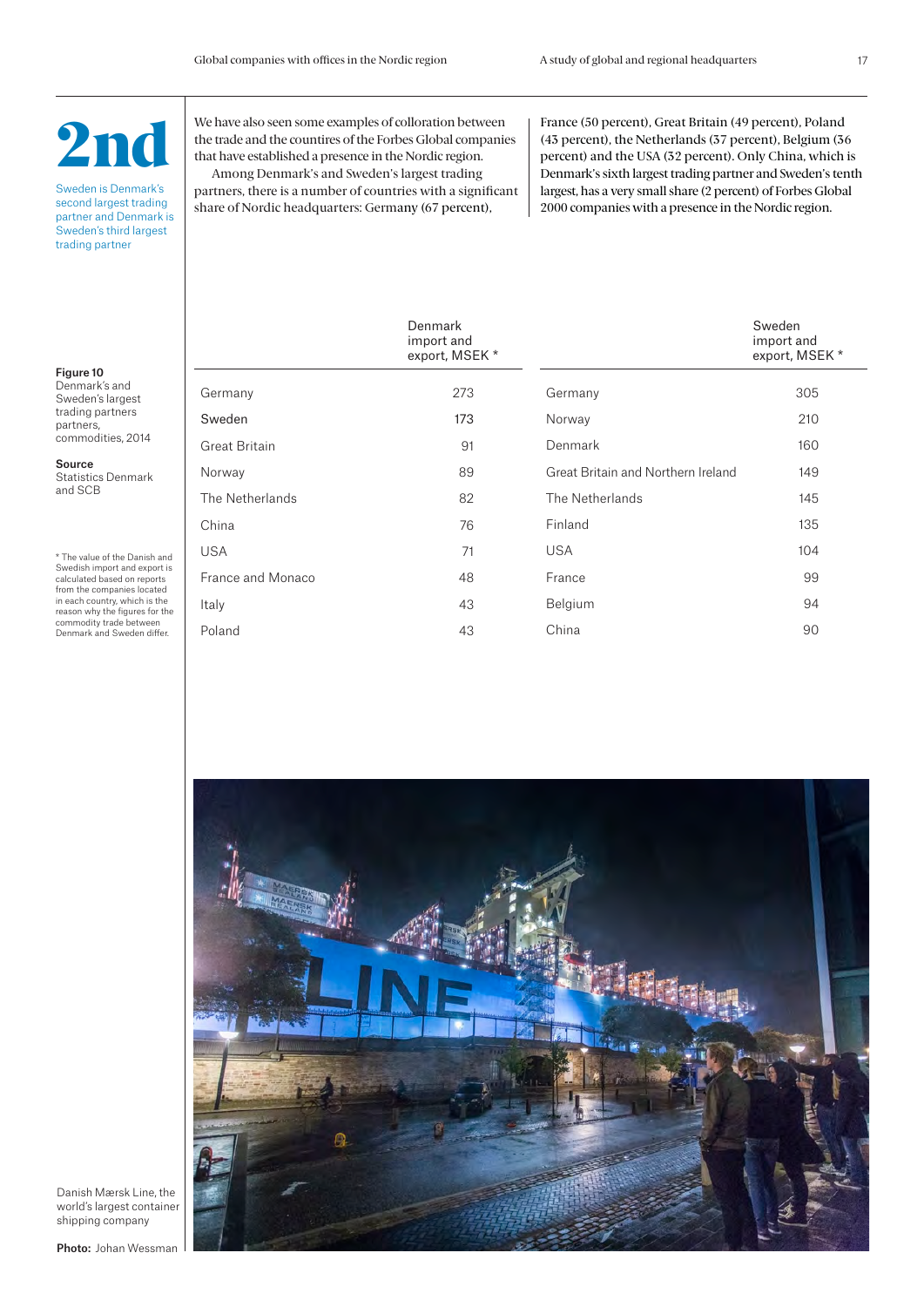## **Industry sectors of Forbes Global 2000 companies in the Nordic region**

Among the 510 Global 2000 companies, which<br>have an office in the Nordic region, we find<br>that about 70 percent of them are active in the<br>following industries, according to Forbes own industry have an office in the Nordic region, we find following industries, according to Forbes own industry classification (Figure 10):

#### **Consumer Goods and Services:**

media companies, consumer services companies, consumer goods, clothing, and automotive and components companies. Examples include H&M, BMW, Autoliv, Adecco, Western Union, Thomas Cook, Whirlpool, etc.

#### **Consumables**

consists of companies whose primary lines of business are food, beverages, tobacco and other household products. Examples include Carlsberg, ICA gruppen, Kesko, Pandora.

#### **Industrial Goods and Services:**

Industry Total no. of

consists of companies that sell industrial or commercial goods and services, or are engaged in the production of industrial or commercial goods, diversified trade,

distribution operations or logistics, and communications. Examples of companies include ABB, NCC, 3M, Boeing, Caterpillar, Komatsu, and similar etc.

#### **Information Technology:**

refers to companies focusing on the manufacturing of electronic components, development of software programs, computers, or products and services in information technology. Examples include Nokia, TDC, Ericsson, Teliasonera.

#### **Financial services:**

consists of banks and similar financial institutions, investment funds, insurance companies and real estate companies. Examples include Nordea, Danske Bank, Industrivarden, SEB, Sampoö.

#### **Health and Medical Care:**

No. of

Refers primarily to companies within the fields of biotechnology, pharmaceutical and medical technology. Examples include Coloplast, Novozymes and Novo Nordisk.

No. of

No. of

No. of



of RHQs in 6 out of 10 industries establish in Sweden

Figure 11

Regional headquarters in the Nordic region for companies on the Forbes Global 2000 list, according to Forbes' division of industries

#### Source

Forbes, ORBIS database, Eurostat, Stockholm Business Region (SBR) & The Øresund Institute

| maustry                           | Total no. of<br>companies | <b>INO RHU</b> | τοται<br>no. of<br><b>RHQs</b> | <b>INO. OT</b><br>RHQs (%)<br>Denmark | INO. OT<br>RHQs (%)<br>Finland | <b>INO. OT</b><br>RHQs (%)<br>Norway | <b>INO. OT</b><br>RHQs (%)<br>Sweden |
|-----------------------------------|---------------------------|----------------|--------------------------------|---------------------------------------|--------------------------------|--------------------------------------|--------------------------------------|
| Consumer goods<br>and services    | 83                        | 41             | 42                             | 6(14.3)                               | 0(0)                           | 1(2.4)                               | 35 (83.3)                            |
| Consumables                       | 45                        | 17             | 28                             | 10(35.7)                              | 3(10.7)                        | 2(7.1)                               | 13 (46.4)                            |
| Energy                            | 33                        | 25             | 8                              | 1(12.5)                               | 2(25)                          | 4(50)                                | 1(12.5)                              |
| Financial<br>services             | 57                        | 27             | 30                             | 5(16.7)                               | 2(6.7)                         | 5(16.7)                              | 18 (60)                              |
| <b>Health and</b><br>medical care | 53                        | 19             | 34                             | 8(23.5)                               | 0(0)                           | 0(0)                                 | 26 (76.5)                            |
| Industrial goods<br>and services  | 92                        | 49             | 43                             | 9(20.9)                               | 5(11.6)                        | 3(7)                                 | 26 (60.5)                            |
| Information<br>technology         | 74                        | 45             | 29                             | 4(13.8)                               | 2(6.9)                         | 0(0)                                 | 23 (79.3)                            |
| <b>Materials</b>                  | 51                        | 25             | 26                             | 6(23.1)                               | 5.5(21.2)                      | 3(11.5)                              | 11.5(44.2)                           |
| Telecommunica-<br>tions           | 14                        | 7              | 7                              | 1(14.3)                               | 1(14.3)                        | 1(14.3)                              | 4(57.1)                              |
| Public services                   | 8                         | 5              | 3                              | O(0)                                  | 1(33.3)                        | O(0)                                 | 2(66.7)                              |
| Total                             | 510                       | 260            | 250                            | 50(20)                                | 21.5(8.6)                      | 19 (7.6)                             | 159.5 (63.8)                         |
|                                   |                           |                |                                |                                       |                                |                                      |                                      |

 $N_{\rm H}$   $R_{\rm H}$   $R_{\rm H}$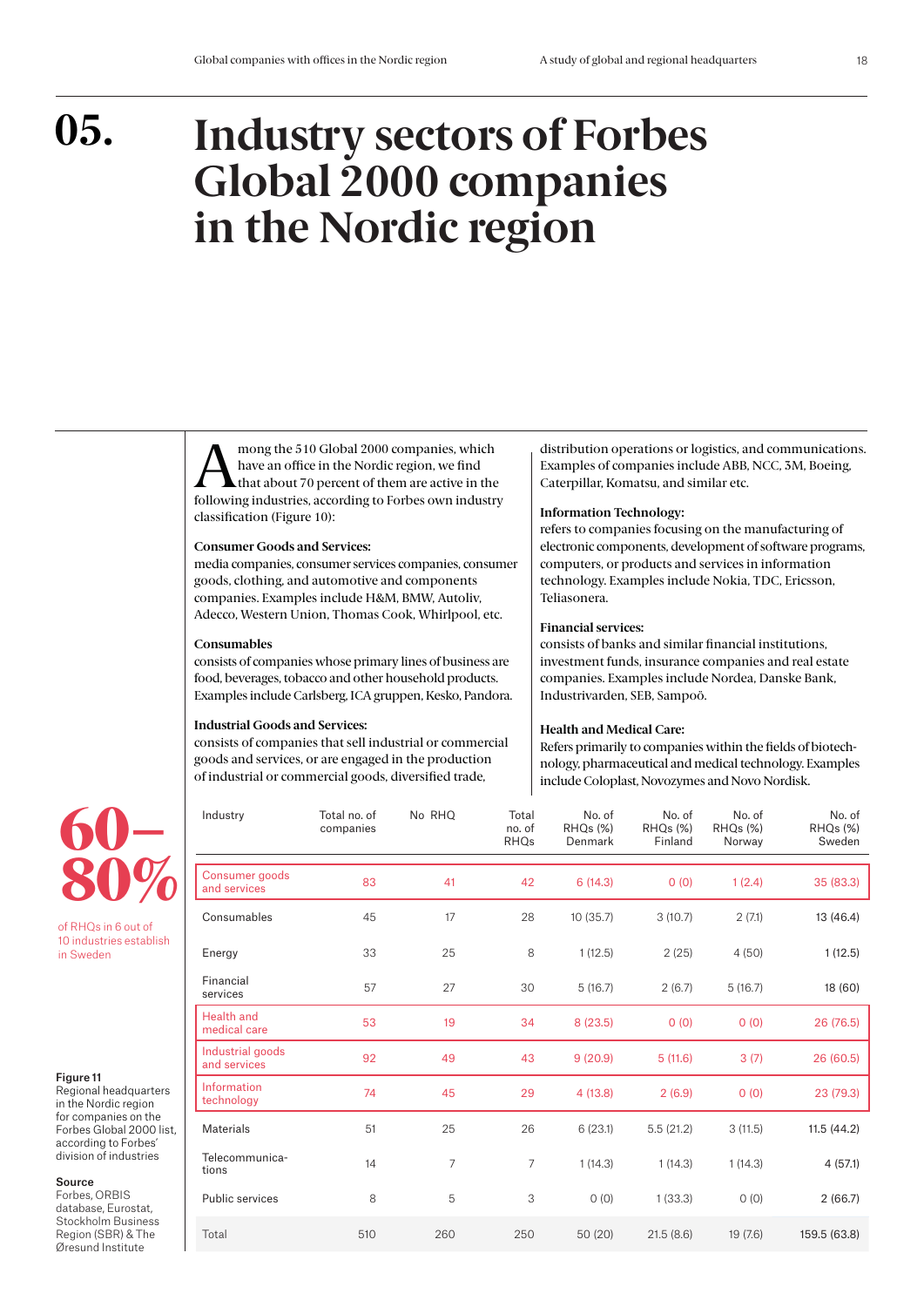A pattern within these industry sectors is that about half of the Forbes Global 2000 companies do not have a specifically designated RHQ. The ones that do, choose Sweden for about 60 to 80 percent of their RHQs in 6 out of 10 industries.

The only industry sector where Sweden lags behind is Energy, where Norway claims 50 percent of RHQ establishments. This may be explained by Norway's dominant position within the oil and gas industry, both in terms of equipment and related services. The three strongest industry sectors in Sweden are consumer goods and services, health and medical care and information technology. It seems natural that sectors with a particular consumer focus would choose Stockholm for its market size.

Health and medical care or life science, is an industry sector with strong ties to Sweden and Denmark. Employmen and the number of companies have declined in Sweden since the financial crisis, while employment has grown in Denmark. The lion's share of the Swedish decrease can be attributed to AstraZeneca and Pfizer, while the Danish employment growth to a large part can be explained by the growth of Novo Nordisk and Novozymes. Medicon Valley Alliance, a cross-border cooperation in the Greater Copenhagen region, has formed a strong cluster with some 40 000 employees in R&D, production and consulting services. Sweden's role has since become somewhat less

No

Total

No. of

prominent. Stockholm, with Uppsala, accounts for just over 50 percent of all employees within the life science sector in Sweden. Our study shows that three out of four Global 2000 life science companies choose Sweden for the coordination of the activities in the Nordic region. Out of these, the main part (about 60 percent) chose to establish their RHQs in Stockholm. This contrasts with the fact that the Nordic region's largest life science companies are Danish, with Novo Nordisk at the very top.

When broken down to the metropolitan level, financial services, information technology and telecommunications emerge as the sectors that have exclusively gravitated towards the major cities (see Figure 11). The sectors materials and industrial goods and services show a lower level of concentration in urban areas. The natural explanation for this is the exodus of the majority of industrial companies during the last decades. The financial services industry is especially important to the major cities as it places high demands on access to a highly qualified workforce, advanced support services, good communications, infrastructure, etc. The fact that the major share of the regional headquarters within the financial services industry is located in Stockholm confirms the Swedish capital's role as the Nordic region's financial centre. The information technology sector has long been a dominant area of strength for the Stockholm region.

#### Figure 12

Regional headquarters in the Nordic region for companies on the Forbes Global 2000 list, according to Forbes industry classification for large cities

Industry Total

#### Source

Forbes, ORBIS database, Eurostat, Stockholm Business Region (SBR) & The Øresund Institute

no. of companies RHQ no. of RHQs RHQs (%) Copenhagen RHQs (%) Helsinki RHQs (%) Oslo RHQs (%) Stockholm percentage<sup>3</sup> Consumer goods and services 83 41 42 5 (11.9) 0 (0) 1 (2.4) 29 (69) 83.3 Consumables 45 17 28 9 (32.1) 2 (7.1) 2 (7.1) 10 (35.7) 82.1 Energy 33 25 8 1 (12.5) 2 (25) 1 (12.5) 1 (12.5) 62.5 Financial services <sup>57</sup> <sup>27</sup> <sup>30</sup> 4 (13.3) 2 (6.7) 5 (16.7) 18 (60) 96.7 Health and medical care 53 19 34 8 (23.5) 0 (0) 0 (0) 20 (58.8) 82.4<br>medical care Industrial goods and services <sup>92</sup> <sup>49</sup> <sup>43</sup> 4 (9.3) 5 (11.6) 3 (7.0) 17 (39.5) 67.4 **Information** technology <sup>74</sup> <sup>45</sup> <sup>29</sup> 4 (13.8) 2 (6.9) 0 (0) 22 (75.9) 96.6 Materials 51 25 26 5 (19.2) 4 (15.4) 2 (7.7) 3 (11.5) 53.8 Telecommunications 14 7 7 1 (14.3) 1 (14.3) 1 (14.3) 4 (57.1) 100.0 Public services 8 5 3 0 (0) 1 (33.3) 0 (0) 1 (33.3) 66.7<br>services Total 510 260 250 41 (16) 19 (7.6) 15 (6) 125 (50) 79.6

No. of

No. of

No. of

Total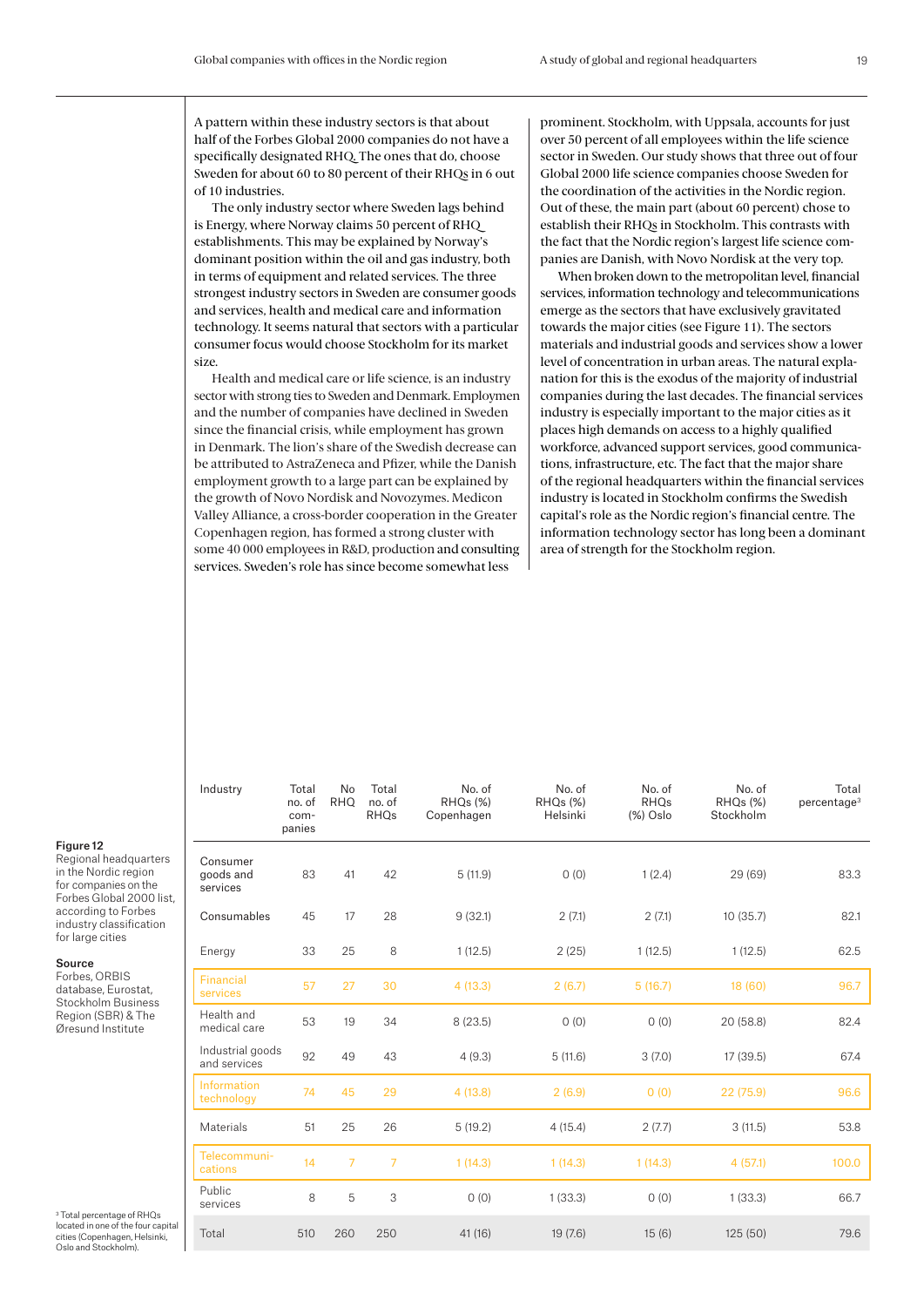## **06. Further studies**

uring the course of the study, we have seen examples which may indicate that the trend is moving from Nordic headquarters towards Northern European headquarters, which means that Stockholm and Copenhagen face competition from, among others, Amsterdam, Berlin and Hamburg.

Denmark and Sweden have only occasionally managed to entice Chinese companies from the Forbes Global 2000 list to establish regional Nordic headquarters. This in spite of the fact that China has more than doubled the number of companies on the Forbes list since 2008 – from 70 to 180.

The studies that we have made should be followed up with some regularity in order to identify trends and structural changes over time. It would also be desirable to expand the study to also include companies that meet the criteria used for the Forbes Global 2000 list, but that are not publicly held.

In addition to this, the next version of the study could identify current issues for more in-depth studies. For example, the following questions are interesting:

What challenges have the companies that already have RHQs in the Nordic encountered and what kind of support is needed to aid in their continued expansion in the Nordic region?

How do we entice global companies to set up their northern headquarters in the Nordic region?

How can we get the Chinese global companies to look towards the Nordic region when they are constantly courted by all the economies of the world?

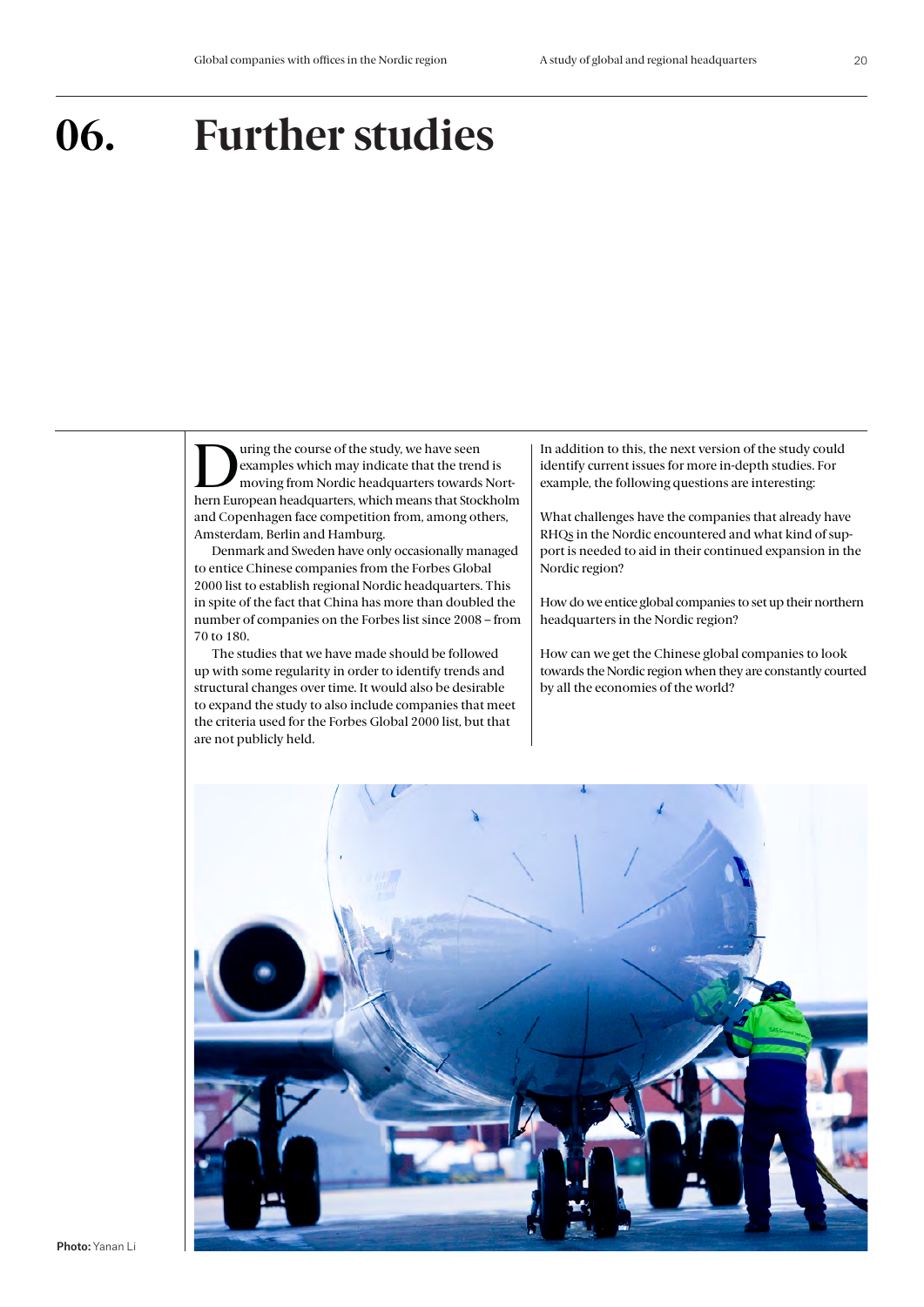#### Facts on the Forbes Global 2000 list

The American business magazine Forbes is well known for its lists, including their Global 2000 list of the world's largest listed companies. The list is published annually, with the latest list from February 2015.

Forbes Global 2000 list is compiled using data from FactSet Research Systems, which screeens the largest listed companies, using four parameters: sales, profits, assets and market value. The market value is based on closing prices as of April 6, 2015.

All figures are converted into US dollars. For each of the areas of sales, profits, assets and market value, a minimum value is set for the company to qualify: sales of 4.16 billion US dollars, a profit of 267 billion US dollars, assets of 8.57 billion US dollars and a market value of 5.49 billion US dollars. A company must qualify for at least one of the lists in order to qualify for a spot on the final Global 2000 ranking.

Read more about the methodology behind the Forbes Global 2000 list: http://www.forbes.com/ sites/andreamurphy/2015/05/06/2015-global-2000-methodology/

#### This is what we have done

#### Definition of regional headquarters

'Headquarters are defined as control centres that provides the company with services in management, finance, accounting, marketing, HR, IT, and legal assistance. The fundamental role of regional headquarters is to manage activities between companies of a group of national subsidiaries, and thus have a leading position in the organization.' Based on this definition, the following questions have been formulated in our contact with relevant companies in order to determine its role and function in the context.

What is included in your activities in the Nordic region? Is there any function akin to a 'shared

service centre' (comprehensive management of IT) HR, finance, etc.) in the Nordic countries?

Is there a Nordic or regional headquarters (RHQ) that coordinates the business activities between the companies in the Nordic countries? What reporting structure is used between your RHQ and your European HQ (EHQ) or your global HQ (GHQ)? Where is your EHQ?

Which company among your Nordic companies have decision-making powers to, for example, implement business strategies at the Nordic level? Is the CEO of this company included in the executive committee at EHQ or GHQ level? Where is the Managing Director based in the Nordic region?

If there is an RHQ, why did you choose (Stockholm / Helsinki / Copenhagen / Oslo) for your regional headquarters?

#### Scope and limitations

This study has a pronounced Nordic focus, that is, only those companies that have some kind of physical presence in the Nordic region are subject for further studies. It should also be clarified that the Nordic presence in this context requires that the parent company has at least 50 percent or more ownership of the local, Nordic company, in order to be regarded as having a presence in the Nordic region

#### Our methodology

#### Data source and data processing

The companies on the Forbes Global 2000 list have been imported as input data to the ORBIS database, in order to identify the companies' ownership structure, with a main focus on the Nordic region.

Those companies which have at least 50 percent ownership of subsidiaries in the Nordic region, were imported to the ODIN database an additional time, in order to extract detailed business information such as number of employees, turnover, industry sector, ownership, etc.

#### Procedure

#### Step 1 – Basic research

The information compiled from the ORBIS and

ODIN databases provides an initial indication of a company's geographical presence in the Nordic region. Internet searches are also included in step 1 in order to form an idea about the extent of the company's business operations in the Nordic region.

#### Step 2 – Verification I

When it's clearly stated on the company's official website that the company's function matches our definition of regional headquarters, this information is deemed adequate and reliable enough to be used in the study.

If not, the next step is to make contact with individuals who have a good insight into the company structure both domestically and internationally. The CEO, CFO or Corporate Communications Director are the most common titles that our questions would be put to.

Step 3 – Verification II

Those companies, whose contact person(s) have not been reachable after a few attempts by telephone, have received an additional mailing with some background information and the questions.

The results are based on both direct and indirect responses from 48 companies, since we have not been able to reach 12 of the 498 companies at the time of writing. The remaining companies (12) we have thus not been able to contact either by e-mail or by telephone after a number of repeated attempts. The information about their regional headquarters has not appeared clearly in other media during the course of the study. These companies are assumed to have no active operations in the Nordic region and are assigned to the category of companies that have no specific regional head offices in the Nordic region.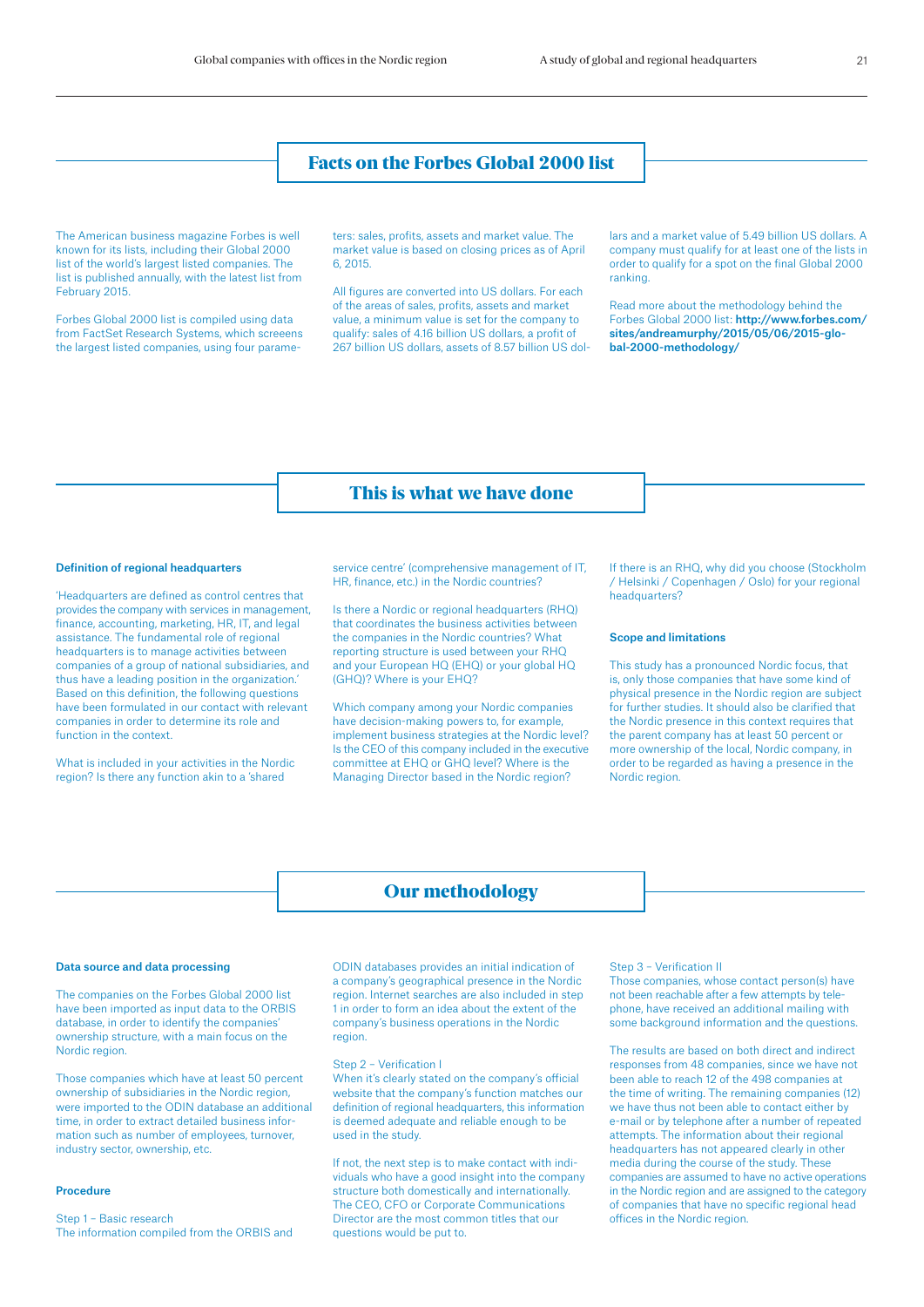## **07. Appendix**

#### Presence of Forbes Global 2000 companies in the Nordics with regional headquarters

| <b>RHQ Country</b>  | <b>RHQ City</b>         | Company                                   |                 | Forbes Ranking Country of Origin | <b>Industry Forbes 2014</b>        |
|---------------------|-------------------------|-------------------------------------------|-----------------|----------------------------------|------------------------------------|
| Sweden &<br>Finland | Gyttorp,<br>Ori-Mattila | Orica Limited                             | 1319            | Australia                        | Diversified Metals & Mining        |
| Sweden              | <b>Stockholm</b>        | <b>BP PLC</b>                             | 17 <sup>7</sup> | United Kingdom                   | Oil & Gas Operations               |
|                     |                         | Samsung Electronics Co., Ltd.             | 22              | Republic of Korea                | Semiconductors                     |
|                     |                         | International Business Machi-<br>nes Corp | 35              | United States of America         | <b>Computer Services</b>           |
|                     |                         | Procter & Gamble CO                       | 40              | United States of America         | Household/Personal Care            |
|                     |                         | Johnson & Johnson                         | 41              | United States of America         | Medical Equipment & Supplies       |
|                     |                         | <b>BMW Group</b>                          | 48              | Germany                          | Auto & Truck Manufacturers         |
|                     |                         | Siemens AG                                | 53              | Germany                          | Conglomerates                      |
|                     |                         | Novartis AG                               | 54              | Switzerland                      | Pharmaceuticals                    |
|                     |                         | General Motors Company                    | 67              | United States of America         | Auto & Truck Manufacturers         |
|                     |                         | Hewlett-Packard Company                   | 80              | United States of America         | Computer Hardware                  |
|                     |                         | Credit Agricole S.A.                      | 89              | France                           | Major Banks                        |
|                     |                         | American Express Company                  | 104             | United States of America         | <b>Consumer Financial Services</b> |
|                     |                         | Morgan Stanley                            | 106             | United States of America         | <b>Investment Services</b>         |
|                     |                         | Unilever N.V.                             | 110             | Netherlands                      | Food Processing                    |
|                     |                         | Nordea Bank AB (Publ)                     | 119             | Sweden                           | Regional Banks                     |
|                     |                         | Aviva PLC                                 | 143             | United Kingdom                   | Life & Health Insurance            |
|                     |                         | Mondelez International, Inc.              | 148             | United States of America         | Food Processing                    |
|                     |                         | Deutsche Post AG                          | 163             | Germany                          | Air Courier                        |
|                     |                         | Amgen Incorporated                        | 170             | United States of America         | <b>Biotechs</b>                    |
|                     |                         | Astrazeneca PLC                           | 183             | United Kingdom                   | Pharmaceuticals                    |
|                     |                         | 3M Company                                | 194             | United States of America         | Conglomerates                      |
|                     |                         | <b>BT Group PLC</b>                       | 218             | United Kingdom                   | Telecommunications services        |
|                     |                         | Telefonaktiebolaget LM<br>Ericsson        | 235             | Sweden                           | Communications Equipment           |
|                     |                         | Danone                                    | 242             | France                           | Food Processing                    |
|                     |                         | Panasonic Corporation                     | 246             | Japan                            | <b>Consumer Electronics</b>        |
|                     |                         | <b>Natixis</b>                            | 251             | France                           | Major Banks                        |
|                     |                         | Bristol-Myers Squibb Company              | 257             | United States of America         | Pharmaceuticals                    |
|                     |                         | Skandinaviska Enskilda Banken<br>AB       | 259             | Sweden                           | Regional Banks                     |
|                     |                         | Linde AG                                  | 275             | Germany                          | Diversified Chemicals              |
|                     |                         | Svenska Handelsbanken                     | 289             | Sweden                           | Major Banks                        |
|                     |                         | Koninklijke Philips                       | 296             | Netherlands                      | Conglomerates                      |
|                     |                         | Swedbank AB                               | 296             | Sweden                           | Major Banks                        |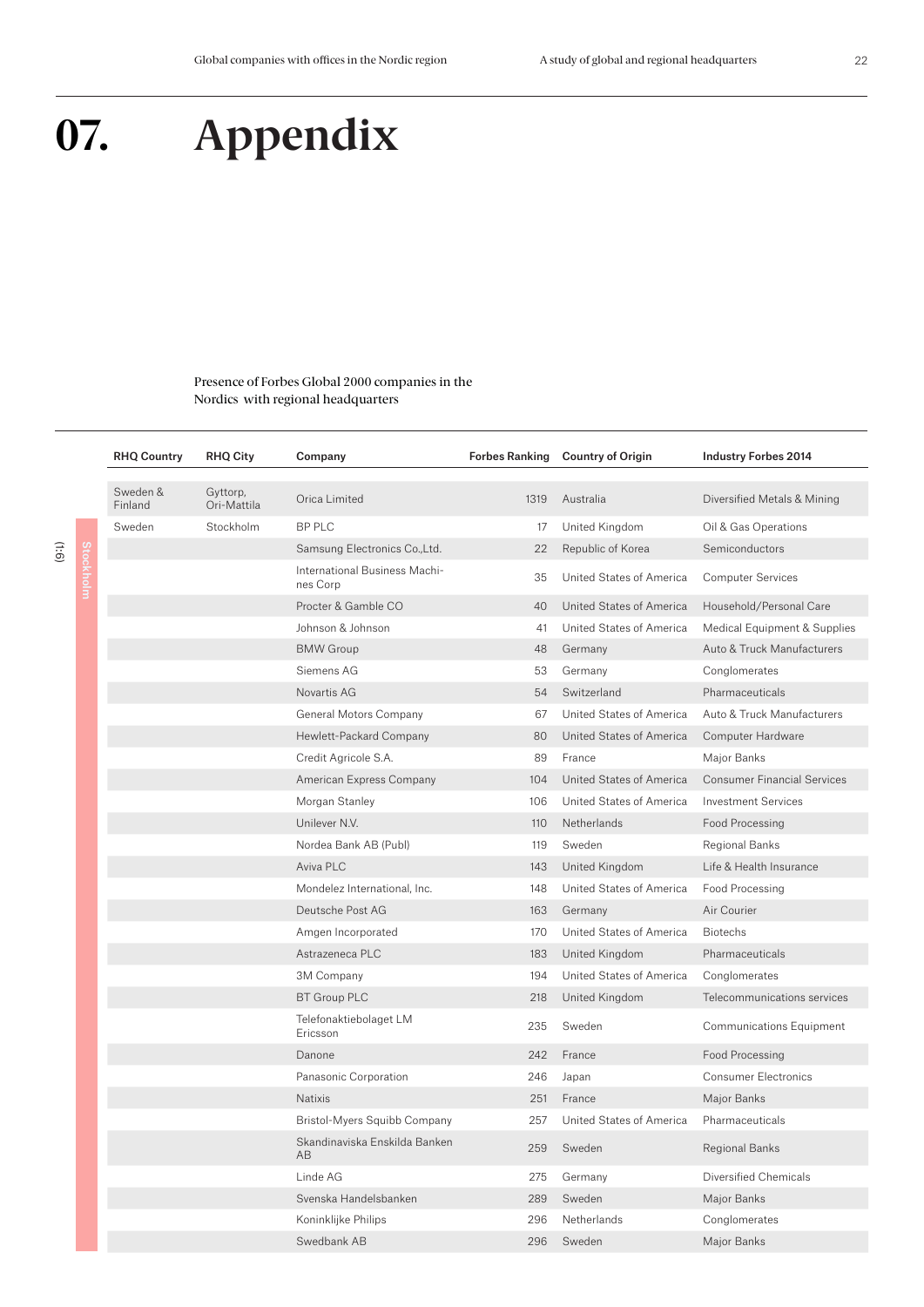(2:6)

| <b>RHQ Country</b> | <b>RHQ City</b> | Company                                     |     | Forbes Ranking Country of Origin | <b>Industry Forbes 2014</b>             |
|--------------------|-----------------|---------------------------------------------|-----|----------------------------------|-----------------------------------------|
|                    |                 | Johnson Controls INC                        | 310 | United States of America         | Auto & Truck Parts                      |
|                    |                 | Henkel AG & CO. Kgaa                        | 312 | Germany                          | Household/Personal Care                 |
|                    |                 | Industria De Diseno Textil SA               | 313 | Spain                            | Apparel/Accessories                     |
|                    |                 | Teliasonera AB                              | 316 | Sweden                           | Telecommunications services             |
|                    |                 | Investor AB                                 | 353 | Sweden                           | <b>Investment Services</b>              |
|                    |                 | Baxter International INC                    | 358 | United States of America         | Medical Equipment & Supplies            |
|                    |                 | Michelin Group                              | 359 | France                           | Auto & Truck Parts                      |
|                    |                 | Gilead Sciences INC                         | 364 | United States of America         | <b>Biotechs</b>                         |
|                    |                 | Toshiba Corporation                         | 369 | Japan                            | Electronics                             |
|                    |                 | Merck Kgaa                                  | 372 | Germany                          | Pharmaceuticals                         |
|                    |                 | Viacom, Inc.                                | 380 | United States of America         | Broadcasting & Cable                    |
|                    |                 | Royal Bank of Scotland Group<br>PLC (The)   | 424 | United Kingdom                   | Major Banks                             |
|                    |                 | Heidelbergcement AG                         | 434 | Germany                          | <b>Construction Materials</b>           |
|                    |                 | Hennes & Mauritz AB                         | 449 | Sweden                           | Apparel/Footwear Retail                 |
|                    |                 | <b>AON PLC</b>                              | 455 | United Kingdom                   | <b>Insurance Brokers</b>                |
|                    |                 | Fujifilm Holdings Corp.                     | 483 | Japan                            | <b>Consumer Electronics</b>             |
|                    |                 | Covidien Public Limited<br>Company          | 489 | Ireland                          | Medical Equipment & Supplies            |
|                    |                 | Arcelormittal S.A.                          | 491 | Luxembourg                       | Iron & Steel                            |
|                    |                 | Alstom S.A.                                 | 493 | France                           | Conglomerates                           |
|                    |                 | Facebook, Inc.                              | 510 | United States of America         | <b>Computer Services</b>                |
|                    |                 | Atlas Copco AB                              | 514 | Sweden                           | Other Industrial Equipment              |
|                    |                 | Adidas AG                                   | 522 | Germany                          | Apparel/Accessories                     |
|                    |                 | Otsuka Holdings CO Ltd                      | 527 | Japan                            | Pharmaceuticals                         |
|                    |                 | Svenska Cellulosa AB SCA                    | 541 | Sweden                           | Household/Personal Care                 |
|                    |                 | <b>Tata Consultancy Services</b><br>Limited | 542 | India                            | <b>Computer Services</b>                |
|                    |                 | Deutsche Lufthansa AG                       | 580 | Germany                          | Airline                                 |
|                    |                 | Unibail-Rodamco                             | 622 | France                           | Real Estate                             |
|                    |                 | Celgene Corp                                | 629 | United States of America         | <b>Biotechs</b>                         |
|                    |                 | <b>MTR Corporation Limited</b>              | 632 | Hongkong                         | Railroads                               |
|                    |                 | Whirlpool Corp                              | 648 | United States of America         | <b>Business &amp; Personal Services</b> |
|                    |                 | Sandvik AB                                  | 649 | Sweden                           | Other Industrial Equipment              |
|                    |                 | <b>BAE Systems PLC</b>                      | 654 | United Kingdom                   | Aerospace & Defense                     |
|                    |                 | Veolia Environnement                        | 719 | France                           | <b>Diversified Utilities</b>            |
|                    |                 | Infosys Limited                             | 726 | India                            | <b>Computer Services</b>                |
|                    |                 | QBE Insurance Group Limited                 | 734 | Australia                        | Property & Casualty Insurance           |
|                    |                 | Luxottica Group SPA                         | 742 | Italy                            | <b>Specialty Stores</b>                 |
|                    |                 | Becton, Dickinson And Com-<br>pany          | 744 | United States of America         | Medical Equipment & Supplies            |
|                    |                 | Allergan INC                                | 753 | United States of America         | Pharmaceuticals                         |
|                    |                 | Cognizant Technology Solu-<br>tions Corp    | 772 | United States of America         | <b>Computer Services</b>                |
|                    |                 | Skanska AB                                  | 781 | Sweden                           | <b>Construction Services</b>            |
|                    |                 | Vmware, Inc.                                | 784 | United States of America         | Software & Programming                  |
|                    |                 | Goodyear Tire & Rubber CO                   | 810 | United States of America         | Auto & Truck Parts                      |
|                    |                 | Mylan Inc.                                  | 816 | United States of America         | Pharmaceuticals                         |
|                    |                 | LG Corp.                                    | 833 | Republic of Korea                | Household Appliances                    |
|                    |                 | <b>Actavis PLC</b>                          | 858 | Ireland                          | Pharmaceuticals                         |
|                    |                 | Assa Abloy AB                               | 864 | Sweden                           | Other Industrial Equipment              |
|                    |                 | ICA Gruppen AB                              | 870 | Sweden                           | Food Retail                             |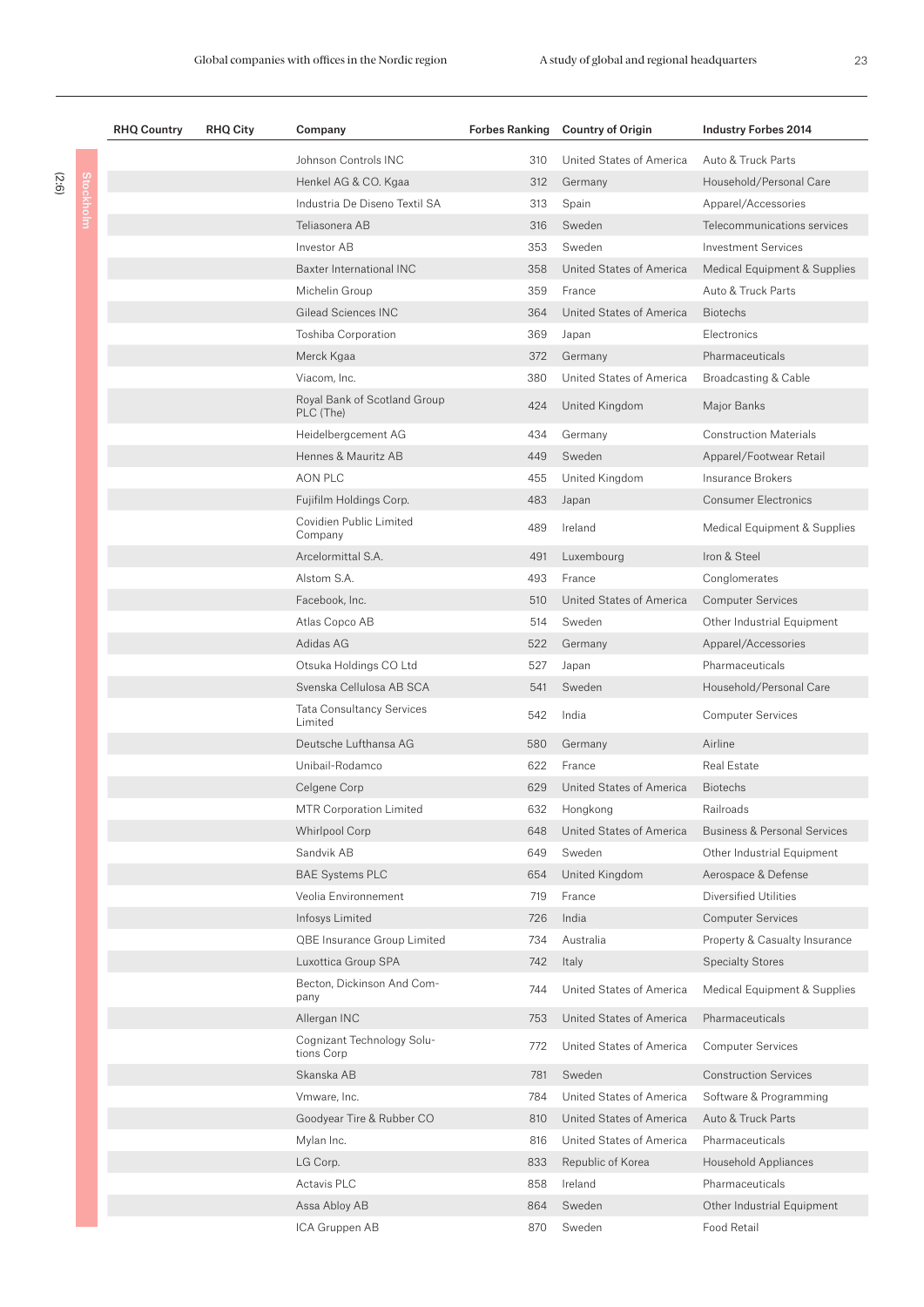| <b>RHQ Country</b> | <b>RHQ City</b> | Company                                        |      | Forbes Ranking Country of Origin | <b>Industry Forbes 2014</b>             |
|--------------------|-----------------|------------------------------------------------|------|----------------------------------|-----------------------------------------|
|                    |                 | <b>NEC Corporation</b>                         | 920  | Japan                            | Electronics                             |
|                    |                 | <b>GKN PLC</b>                                 | 926  | United Kingdom                   | Auto & Truck Parts                      |
|                    |                 | <b>CSL Limited</b>                             | 928  | Australia                        | <b>Biotechs</b>                         |
|                    |                 | Ralph Lauren Corporation                       | 990  | United States of America         | Apparel/Accessories                     |
|                    |                 | Mcgraw-Hill Financial, Inc.                    | 1040 | United states of America         | Printing & Publishing                   |
|                    |                 | Sharp Corporation                              | 1115 | Japan                            | <b>Consumer Electronics</b>             |
|                    |                 | Industrivarden AB                              | 1118 | Sweden                           | <b>Investment Services</b>              |
|                    |                 | Western Union CO. (The)                        | 1122 | United States of America         | <b>Business &amp; Personal Services</b> |
|                    |                 | Investment AB Kinnevik                         | 1137 | Sweden                           | <b>Investment Services</b>              |
|                    |                 | <b>HCL Technologies Limited</b>                | 1153 | India                            | Software & Programming                  |
|                    |                 | Amadeus IT Holding, S.A.                       | 1173 | Spain                            | Software & Programming                  |
|                    |                 | Autoliv, Inc.                                  | 1176 | Sweden                           | Auto & Truck Parts                      |
|                    |                 | Yamaha Motor CO Ltd                            | 1201 | Japan                            | Recreational Products                   |
|                    |                 | ZTE Corp.                                      | 1220 | China                            | <b>Communications Equipment</b>         |
|                    |                 | Ingram Micro INC                               | 1234 | United States of America         | Electronics                             |
|                    |                 | Nikon Corporation                              | 1283 | Japan                            | <b>Consumer Electronics</b>             |
|                    |                 | Infineon Technologies AG                       | 1316 | Germany                          | Semiconductors                          |
|                    |                 | Electrolux Group                               | 1351 | Sweden                           | Household Appliances                    |
|                    |                 | Check Point Software Techno-<br>logies Limited | 1353 | Israel                           | Software & Programming                  |
|                    |                 | Adobe Systems INC                              | 1417 | United States of America         | Software & Programming                  |
|                    |                 | Strabag SE                                     | 1425 | Austria                          | <b>Construction Services</b>            |
|                    |                 | <b>ITV PLC</b>                                 | 1447 | United Kingdom                   | Broadcasting & Cable                    |
|                    |                 | Renesas Electronics Corpo-<br>ration           | 1447 | Japan                            | Semiconductors                          |
|                    |                 | Tele2 AB                                       | 1461 | Sweden                           | Telecommunications services             |
|                    |                 | Hexagon AB                                     | 1486 | Sweden                           | Other Industrial Equipment              |
|                    |                 | Grifols, S.A.                                  | 1489 | Spain                            | <b>Biotechs</b>                         |
|                    |                 | <b>Actelion Ltd</b>                            | 1526 | Switzerland                      | Pharmaceuticals                         |
|                    |                 | Lundbergs                                      | 1566 | Sweden                           | <b>Real Estate</b>                      |
|                    |                 | Expeditors International of<br>Washington INC  | 1600 | United States of America         | Air Courier                             |
|                    |                 | Eastman Kodak CO                               | 1603 | United States of America         | <b>Consumer Electronics</b>             |
|                    |                 | Alexion Pharmaceuticals INC                    | 1610 | United States of America         | <b>Biotechs</b>                         |
|                    |                 | Tech Data Corp                                 | 1617 | United States of America         | Electronics                             |
|                    |                 | Thomas Cook Group PLC                          | 1647 | United Kingdom                   | <b>Business &amp; Personal Services</b> |
|                    |                 | Jtekt Corp.                                    | 1664 | Japan                            | Auto & Truck Parts                      |
|                    |                 | Lindt & Sprungli                               | 1700 | Switzerland                      | Food Processing                         |
|                    |                 | Linkedin Corporation                           | 1700 | United States of America         | <b>Computer Services</b>                |
|                    |                 | Millicom International Cellular<br><b>SA</b>   | 1779 | Luxembourg                       | Telecommunications services             |
|                    |                 | Nasdag OMX Group, Inc. (The)                   | 1804 | United States of America         | <b>Investment Services</b>              |
|                    |                 | Carefusion Corporation                         | 1871 | United States of America         | Medical Equipment & Supplies            |
|                    |                 | Aryzta AG                                      | 1912 | Switzerland                      | Food Processing                         |
|                    |                 | Securitas AB                                   | 1920 | Sweden                           | <b>Business &amp; Personal Services</b> |
|                    |                 | Andritz AG                                     | 1924 | Austria                          | Other Industrial Equipment              |
|                    |                 | <b>Brunswick Corp</b>                          | 1934 | United States of America         | <b>Recreational Products</b>            |
|                    |                 | NCC AB                                         | 1939 | Sweden                           | <b>Construction Services</b>            |
|                    |                 | Akamai Technologies INC                        | 1940 | United States of America         | <b>Computer Services</b>                |
|                    |                 | Towers Watson & CO.                            | 1945 | United States of America         | <b>Business &amp; Personal Services</b> |
|                    | Gothenburg      | Denso Corporation                              | 202  | Japan                            | Auto & Truck Parts                      |
|                    |                 | Volvo Group                                    | 352  | Sweden                           | Heavy Equipment                         |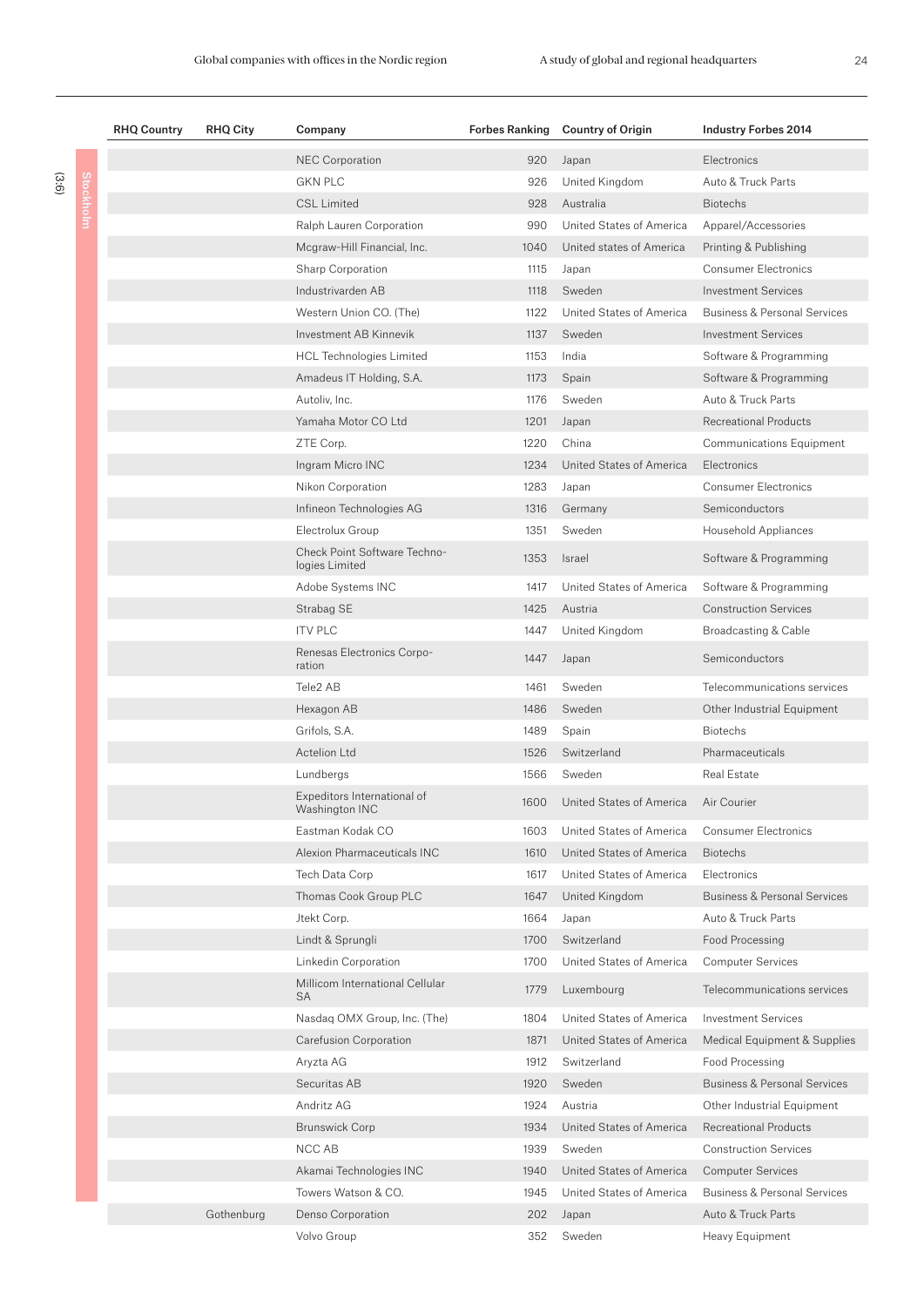| <b>RHQ Country</b> | <b>RHQ City</b>           | Company                                   |      | Forbes Ranking Country of Origin | <b>Industry Forbes 2014</b>    |
|--------------------|---------------------------|-------------------------------------------|------|----------------------------------|--------------------------------|
|                    |                           | General Mills INC                         | 379  | United States of America         | Food Processing                |
|                    |                           | Stanley Black & Decker, Inc.              | 824  | United States of America         | Household/Personal Care        |
|                    |                           | Nippon Yusen Kabushiki Kaisha             | 926  | Japan                            | Other Transportation           |
|                    |                           | Pentair INC                               | 946  | United States of America         | Other Industrial Equipment     |
|                    |                           | Ashland INC                               | 1049 | United States of America         | <b>Specialized Chemicals</b>   |
|                    |                           | <b>SKF AB</b>                             | 1264 | Sweden                           | Other Industrial Equipment     |
|                    |                           | Terumo Corporation                        | 1502 | Japan                            | Medical Equipment & Supplies   |
|                    |                           | Huntsman Corporation                      | 1663 | United States of America         | Diversified Chemicals          |
|                    |                           | WEG S.A.                                  | 1832 | <b>Brazil</b>                    | <b>Electrical Equipment</b>    |
|                    |                           | Koninklijke Vopak                         | 1957 | Netherlands                      | Other Transportation           |
|                    |                           | <b>Clariant AG</b>                        | 1980 | Switzerland                      | Specialized Chemicals          |
|                    | Uppsala                   | Shimano INC                               | 1849 | Japan                            | <b>Recreational Products</b>   |
|                    | Västerås                  | Bombardier INC                            | 740  | Canada                           | Aerospace & Defense            |
|                    | Östersund                 | Polaris Industries INC                    | 1793 | United States of America         | Recreational Products          |
|                    | Borås                     | Staples INC                               | 885  | United States of America         | <b>Specialty Stores</b>        |
|                    | Halmstad                  | Tata Steel Limited                        | 983  | India                            | Iron & Steel                   |
|                    | Greater Malmö             | Honda Motor CO Ltd                        | 70   | Japan                            | Auto & Truck Manufacturers     |
|                    |                           | E.On SE                                   | 113  | Germany                          | <b>Electric Utilities</b>      |
|                    |                           | Air Liquide                               | 293  | France                           | Specialized Chemicals          |
|                    |                           | <b>Stryker Corporation</b>                | 608  | United States of America         | Medical Equipment & Supplies   |
|                    |                           | Hoya Corporation                          | 1302 | Japan                            | Electronics                    |
|                    |                           | Givaudan SA                               | 1307 | Switzerland                      | Specialized Chemicals          |
|                    |                           | Alfa Laval AB                             | 1456 | Sweden                           | Other Industrial Equipment     |
|                    |                           | Baywa AG                                  | 1695 | Germany                          | <b>Specialty Stores</b>        |
|                    |                           | Edwards Lifesciences Corp                 | 1913 | United States of America         | Medical Equipment & Supplies   |
|                    |                           | Pall Corp                                 | 1915 | United States of America         | Precision Healthcare Equipment |
|                    |                           | Prysmian S.P.A.                           | 1988 | Italy                            | <b>Electrical Equipment</b>    |
|                    | The Helsing-<br>borg area | Teva Pharmaceutical Industries<br>Limited | 294  | Israel                           | Pharmaceuticals                |
|                    |                           | Koninklijke DSM                           | 908  | Netherlands                      | Diversified Chemicals          |
|                    |                           | Borgwarner INC                            | 1043 | United States of America         | Auto & Truck Parts             |
|                    |                           | Celanese Corporation                      | 1071 | United States of America         | Diversified Chemicals          |
|                    |                           | <b>Boston Scientific Corp</b>             | 1079 | United States of America         | Medical Equipment & Supplies   |
| Denmark            | Copenhagen                | Total S.A.                                | 25   | France                           | Oil & Gas Operations           |
|                    |                           | Allianz                                   | 27   | Germany                          | Diversified Insurance          |
|                    |                           | Nestle S.A.                               | 36   | Switzerland                      | Food Processing                |
|                    |                           | Coca-Cola Company (The)                   | 81   | United States of America         | <b>Beverages</b>               |
|                    |                           | Merck & Co., Inc.                         | 99   | United States of America         | Pharmaceuticals                |
|                    |                           | A.P. Moller - Maersk A/S                  | 142  | Denmark                          | Other Transportation           |
|                    |                           | El du Pont de Nemours                     | 171  | United States of America         | Diversified Chemicals          |
|                    |                           | <b>British American Tobacco</b><br>P.L.C. | 173  | United Kingdom                   | Tobacco                        |
|                    |                           | Schneider Electric SE                     | 196  | France                           | <b>Electrical Equipment</b>    |
|                    |                           | Danske Bank A/S                           | 231  | Denmark                          | Major Banks                    |
|                    |                           | Sony Corporation                          | 233  | Japan                            | <b>Consumer Electronics</b>    |
|                    |                           | Medtronic INC                             | 255  | United States of America         | Medical Equipment & Supplies   |
|                    |                           | Saint-Gobain                              | 277  | France                           | <b>Construction Materials</b>  |
|                    |                           | Reckitt Benckiser Group PLC               | 329  | United Kingdom                   | Household/Personal Care        |
|                    |                           | Kimberly Clark Corp                       | 366  | United States of America         | Household/Personal Care        |
|                    |                           | Novo Nordisk A/S                          | 399  | Denmark                          | Pharmaceuticals                |
|                    |                           | Colgate Palmolive CO                      | 423  | United States of America         | Household/Personal Care        |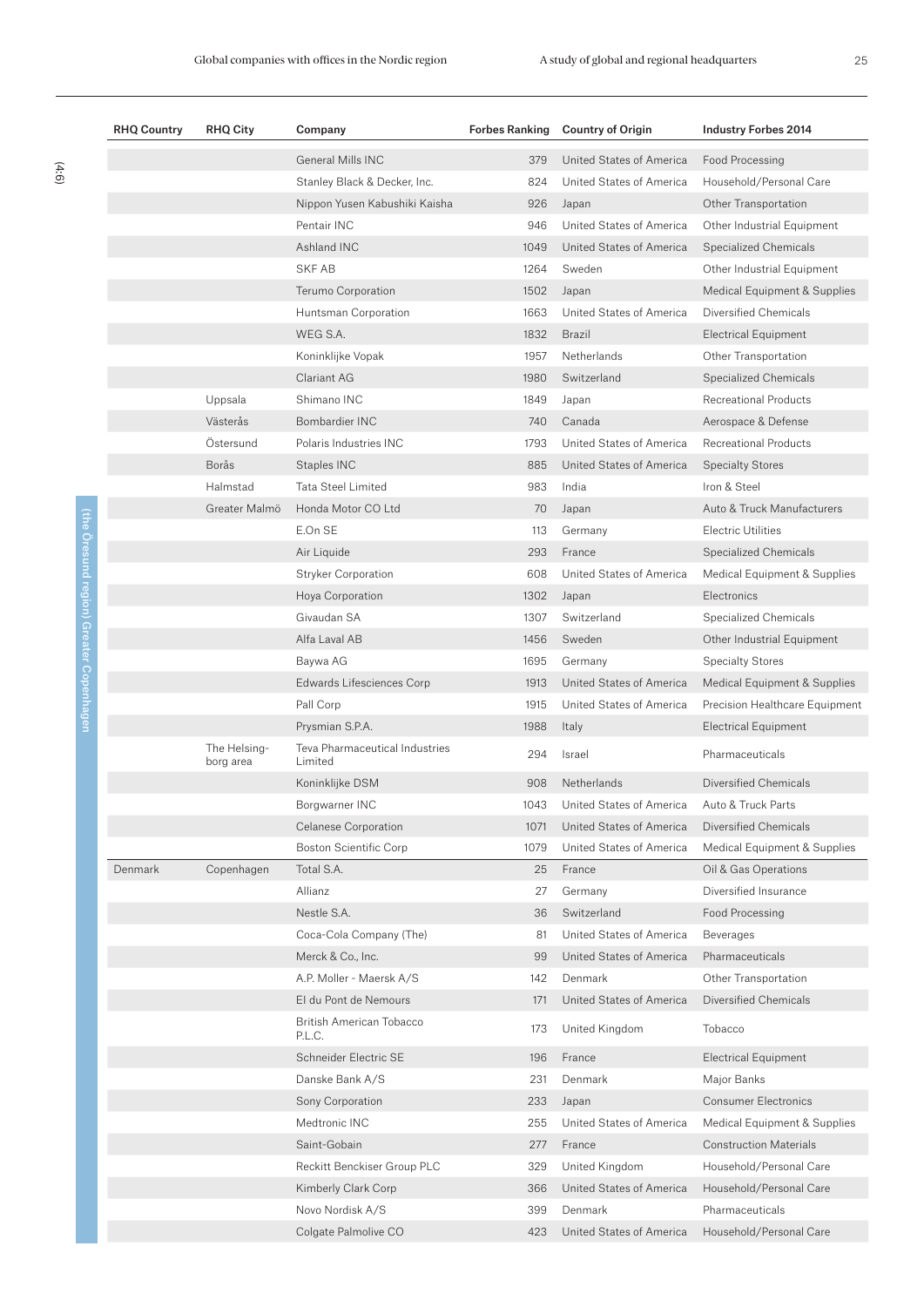|  | <b>RHQ Country</b> | <b>RHQ City</b> | Company                                 |      | Forbes Ranking Country of Origin | <b>Industry Forbes 2014</b>     |
|--|--------------------|-----------------|-----------------------------------------|------|----------------------------------|---------------------------------|
|  |                    |                 | PPG Industries INC                      | 440  | United States of America         | Diversified Chemicals           |
|  |                    |                 | Carlsberg A/S                           | 565  | Denmark                          | Beverages                       |
|  |                    |                 | Astellas Pharma Inc.                    | 615  | Japan                            | Pharmaceuticals                 |
|  |                    |                 | V. F. Corporation                       | 658  | United States of America         | Apparel/Accessories             |
|  |                    |                 | <b>Wolseley PLC</b>                     | 731  | United Kingdom                   | <b>Construction Materials</b>   |
|  |                    |                 | Solvay SA                               | 737  | Belgium                          | Diversified Chemicals           |
|  |                    |                 | Symantec Corp                           | 848  | United States of America         | Software & Programming          |
|  |                    |                 | Essilor International SA                | 863  | France                           | Medical Equipment & Supplies    |
|  |                    |                 | Beiersdorf AG                           | 895  | Germany                          | Household/Personal Care         |
|  |                    |                 | <b>Computer Sciences Corp</b>           | 896  | United States of America         | <b>Computer Services</b>        |
|  |                    |                 | DAI Nippon Printing CO Ltd              | 1160 | Japan                            | Printing & Publishing           |
|  |                    |                 | Coloplast A/S                           | 1353 | Denmark                          | Medical Equipment & Supplies    |
|  |                    |                 | Garmin Ltd.                             | 1407 | Switzerland                      | <b>Consumer Electronics</b>     |
|  |                    |                 | TDC A/S                                 | 1451 | Denmark                          | Telecommunications services     |
|  |                    |                 | Jyske Bank A/S (Group)                  | 1517 | Denmark                          | Regional Banks                  |
|  |                    |                 | ISS A/S                                 | 1552 | Denmark                          | <b>Security Systems</b>         |
|  |                    |                 | Novozymes A/S                           | 1554 | Denmark                          | Pharmaceuticals                 |
|  |                    |                 | K+S Aktiengesellschaft                  | 1592 | Germany                          | Diversified Chemicals           |
|  |                    |                 | <b>NCR Corp</b>                         | 1635 | United States of America         | Computer Hardware               |
|  |                    |                 | <b>Waters Corp</b>                      | 1665 | United States of America         | Precision Healthcare Equipment  |
|  |                    |                 | Hugo Boss AG                            | 1690 | Germany                          | Apparel/Accessories             |
|  |                    |                 | Citrix Systems INC                      | 1793 | United States of America         | Software & Programming          |
|  |                    |                 | Pandora A/S                             | 1840 | Denmark                          | Household/Personal Care         |
|  |                    |                 | Icap PLC                                | 1878 | United Kingdom                   | <b>Real Estate</b>              |
|  |                    | Region Zealand  | CH Robinson Worldwide                   | 1227 | United States of America         | Other Transportation            |
|  |                    |                 | World Fuel Services Corp                | 1545 | United States of America         | <b>Specialty Stores</b>         |
|  |                    |                 | <b>DSV</b>                              | 1916 | Denmark                          | Trucking                        |
|  |                    | Silkeborg       | Illinois Tool Works INC                 | 415  | United States of America         | Other Industrial Equipment      |
|  |                    |                 | Umicore                                 | 1736 | Belgium                          | Diversified Metals & Mining     |
|  |                    | Esbjerg         | Charoen Pokphand Foods PCL              | 1414 | Thailand                         | Food Processing                 |
|  |                    | Århus           | Vestas Wind Systems A/S                 | 1574 | Denmark                          | <b>Electrical Equipment</b>     |
|  |                    | Aabenraa        | Sydbank A/S                             | 1963 | Denmark                          | Regional Banks                  |
|  |                    | Aalborg         | OW Bunker A/S                           | 1768 | Denmark                          | Other Transportation            |
|  | Finland            | Helsinki        | Bayer AG                                | 120  | Germany                          | Diversified Chemicals           |
|  |                    |                 | Sampo PLC                               | 408  | Finland                          | Diversified Insurance           |
|  |                    |                 | Swisscom AG                             | 427  | Switzerland                      | Telecommunications services     |
|  |                    |                 | Fortum OYJ                              | 513  | Finland                          | <b>Electric Utilities</b>       |
|  |                    |                 | Toyota Tsusho Corporation               | 516  | Japan                            | <b>Trading Companies</b>        |
|  |                    |                 | Nokia OYJ                               | 631  | Finland                          | <b>Communications Equipment</b> |
|  |                    |                 | Upm-Kymmene OYJ                         | 829  | Finland                          | Paper & Paper Products          |
|  |                    |                 | Kone OYJ                                | 836  | Finland                          | <b>Construction Services</b>    |
|  |                    |                 | Pohjola Bank PLC                        | 1015 | Finland                          | Regional Banks                  |
|  |                    |                 | Neste Oil OYJ                           | 1034 | Finland                          | Oil & Gas Operations            |
|  |                    |                 | Stora Enso OYJ                          | 1081 | Finland                          | Paper & Paper Products          |
|  |                    |                 | Wartsila OYJ                            | 1240 | Finland                          | Heavy Equipment                 |
|  |                    |                 | Ojsc Inter RAO UES                      | 1324 | Russian Federation               | Oil & Gas Operations            |
|  |                    |                 | Metso OYJ                               | 1577 | Finland                          | Other Industrial Equipment      |
|  |                    |                 | Koninklijke Boskalis (Royal<br>Bokalis) | 1722 | Netherlands                      | <b>Construction Services</b>    |
|  |                    |                 | Outokumpu OYJ                           | 1793 | Finland                          | Iron & Steel                    |
|  |                    |                 | Gemalto N.V.                            | 1816 | Netherlands                      | Electronics                     |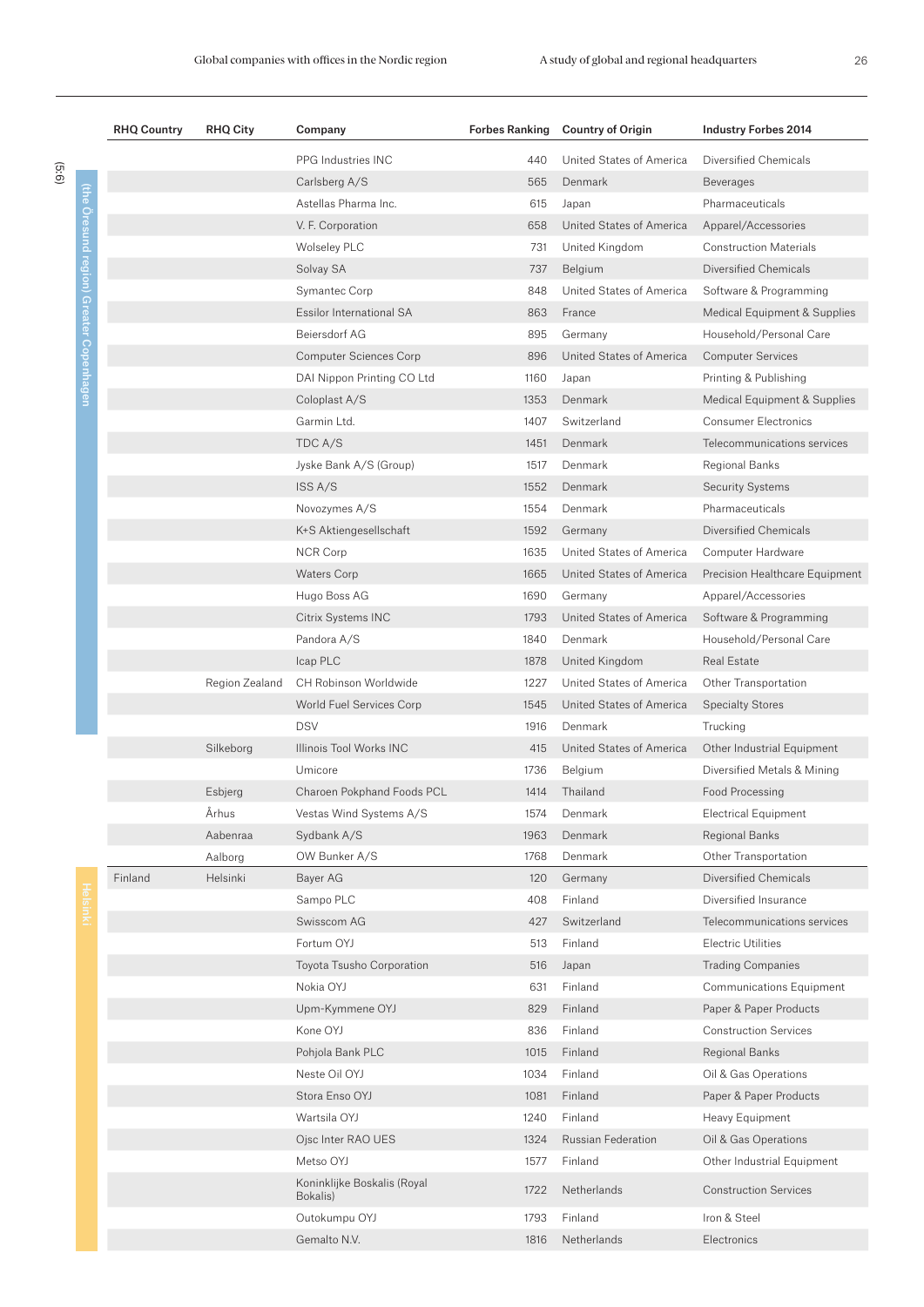|      | <b>RHQ Country</b> | <b>RHO City</b> | Company                         | <b>Forbes Ranking</b> | <b>Country of Origin</b> | <b>Industry Forbes 2014</b>   |
|------|--------------------|-----------------|---------------------------------|-----------------------|--------------------------|-------------------------------|
|      |                    |                 | Kesko OYJ                       | 1924                  | Finland                  | Food Retail                   |
|      |                    |                 | Makita Corporation              | 1951                  | Japan                    | Household/Personal Care       |
|      |                    | Laapenranta     | International Paper CO          | 363                   | United States of America | Paper & Paper Products        |
|      |                    | Turku           | <b>Bunge Limited</b>            | 759                   | Bermuda                  | Food Processing               |
| Oslo | Norway             | Oslo            | Banco Santander SA              | 43                    | Spain                    | Major Banks                   |
|      |                    |                 | Pepsico INC                     | 93                    | United States of America | Beverages                     |
|      |                    |                 | Caterpillar INC                 | 122                   | United States of America | Heavy Equipment               |
|      |                    |                 | <b>DNB ASA</b>                  | 197                   | Norway                   | Regional Banks                |
|      |                    |                 | Continental AG                  | 215                   | Germany                  | Auto & Truck Parts            |
|      |                    |                 | Telenor ASA                     | 330                   | Norway                   | Telecommunications services   |
|      |                    |                 | Praxair INC                     | 437                   | United States of America | Specialized Chemicals         |
|      |                    |                 | Yara International ASA          | 668                   | Norway                   | <b>Specialized Chemicals</b>  |
|      |                    |                 | Storebrand Group                | 1056                  | Norway                   | Diversified Insurance         |
|      |                    |                 | Norsk Hydro ASA                 | 1061                  | Norway                   | Aluminum                      |
|      |                    |                 | Gjensidige Forsikring ASA       | 1104                  | Norway                   | Property & Casualty Insurance |
|      |                    |                 | FMC Technologies INC            | 1150                  | United States of America | Oil Services & Equipment      |
|      |                    |                 | Sparebank 1 Sr-Bank             | 1745                  | Norway                   | <b>Regional Banks</b>         |
|      |                    |                 | Herbalife Ltd.                  | 1771                  | Cayman Islands           | <b>Food Retail</b>            |
|      |                    |                 | Orkla ASA                       | 1892                  | Norway                   | Conglomerates                 |
|      |                    | Stavanger       | Statoil ASA                     | 51                    | Norway                   | Oil & Gas Operations          |
|      |                    |                 | <b>BG Group PLC</b>             | 210                   | United Kingdom           | Oil & Gas Operations          |
|      |                    |                 | China Oilfield Services Limited | 989                   | China                    | Oil Services & Equipment      |
|      |                    | Kristiansand    | Air Products & Chemicals INC    | 587                   | United States of America | Specialized Chemicals         |